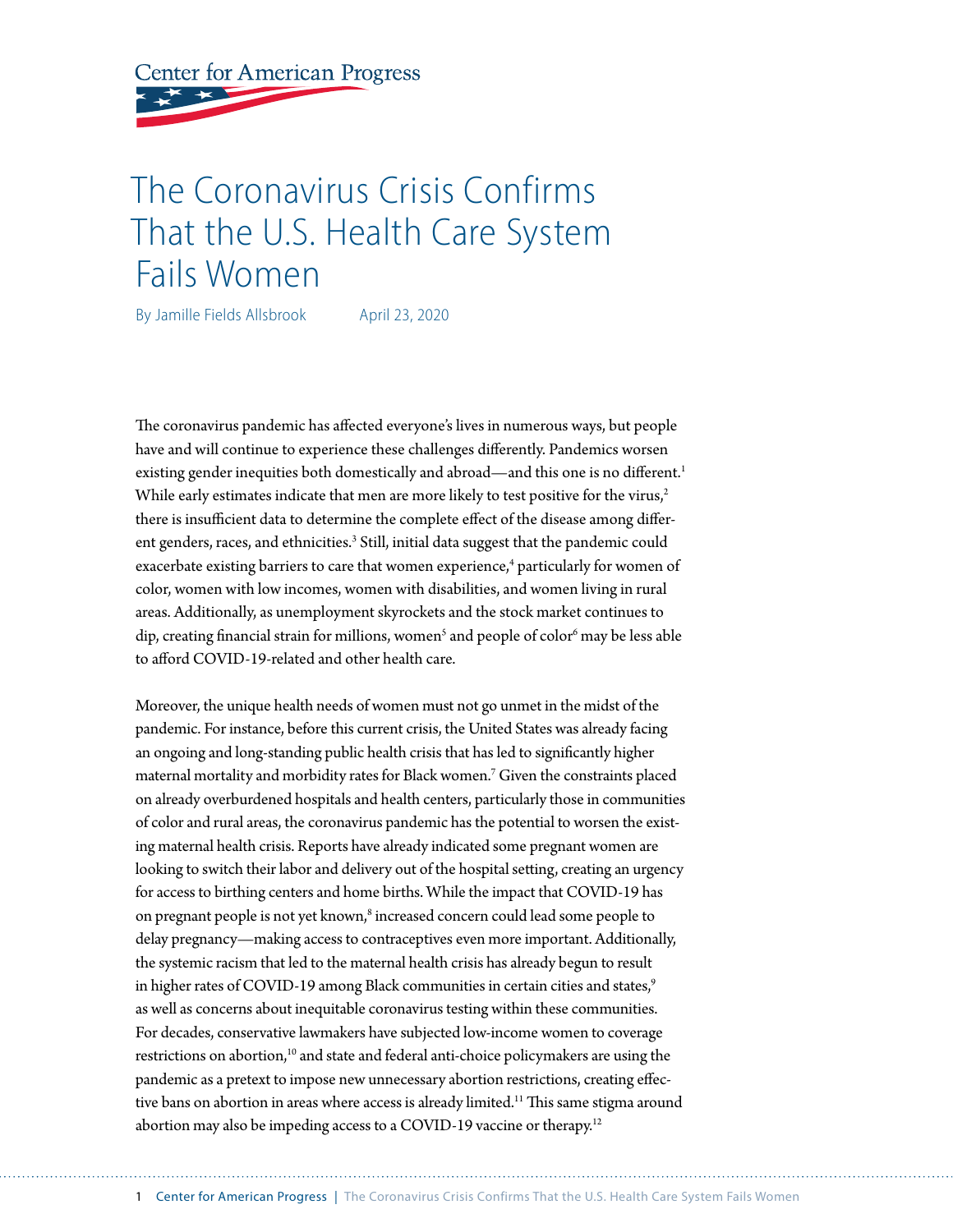Overall, the current pandemic has revealed at least four ways the U.S. health care system fails women:

- 1. Many health insurance plans are not comprehensive enough to meet women's health needs.
- 2. Current federal and state policies are not designed to achieve health equity for women of color and their families.
- 3. Reproductive health services, particularly abortion, are stigmatized and thus not integrated into the health care system.
- 4. The health care providers whom women rely upon are underfunded or otherwise inaccessible for many.

Federal, state, and local lawmakers must act quickly to address these barriers in order to ensure women can remain healthy during this crisis as well as live sustainable, healthy lives once the pandemic is averted.

#### Health coverage is not robust enough to meet women's health needs

Women are more vulnerable than men to unexpected health care costs. Women experience higher rates of poverty than men as a result of discrimination and sexist policies that have led to the gender wage gap, constrained women to lower-wage jobs, and prevented nationwide policies supportive of working parents—all of which have harmed women of color the most.<sup>13</sup> Due to systemic racism and sexism, poverty rates among women of color are even more stark: 22 percent of Native women, 20 percent of Black women, and 18 percent of Latinx women live in poverty, compared with 9 percent of white, non-Hispanic women.<sup>14</sup> Transgender and immigrant women also experience multiple intersections of discrimination that result in bias limiting their income.<sup>15</sup> While it is too soon to know the economic ramifications of this crisis, many women, particularly women of color, will likely be drastically and negatively affected given their likelihood to be employed in low-wage jobs and financial inability to withstand unexpected costs.<sup>16</sup> Additionally, given that women are frequently the primary caretakers of their families, school closures have resulted in women taking on more domestic tasks, which might limit their ability to work outside the home or lead them to reduce the hours that they work from home.<sup>17</sup>

Income, of course, is a social determinant of health that frequently leads people to forgo necessary and preventive care. Before the pandemic, a Kaiser Family Foundation study found that a higher percentage of women than men would forgo or delay accessing health care services due to cost. Particularly relevant to this current moment, 26 percent of women, compared with 19 percent of men, delayed or went without care, and 20 percent of women, compared with 15 percent of men, did not access recommended medical test or treatments due to cost.<sup>18</sup> Subsequently, it is important for women to have affordable health coverage to ensure they can access coronavirus diagnostic testing and care—and perhaps, one day a vaccine and treatment—as well as other necessary and preventive services, including those allowing them to plan and space pregnancies.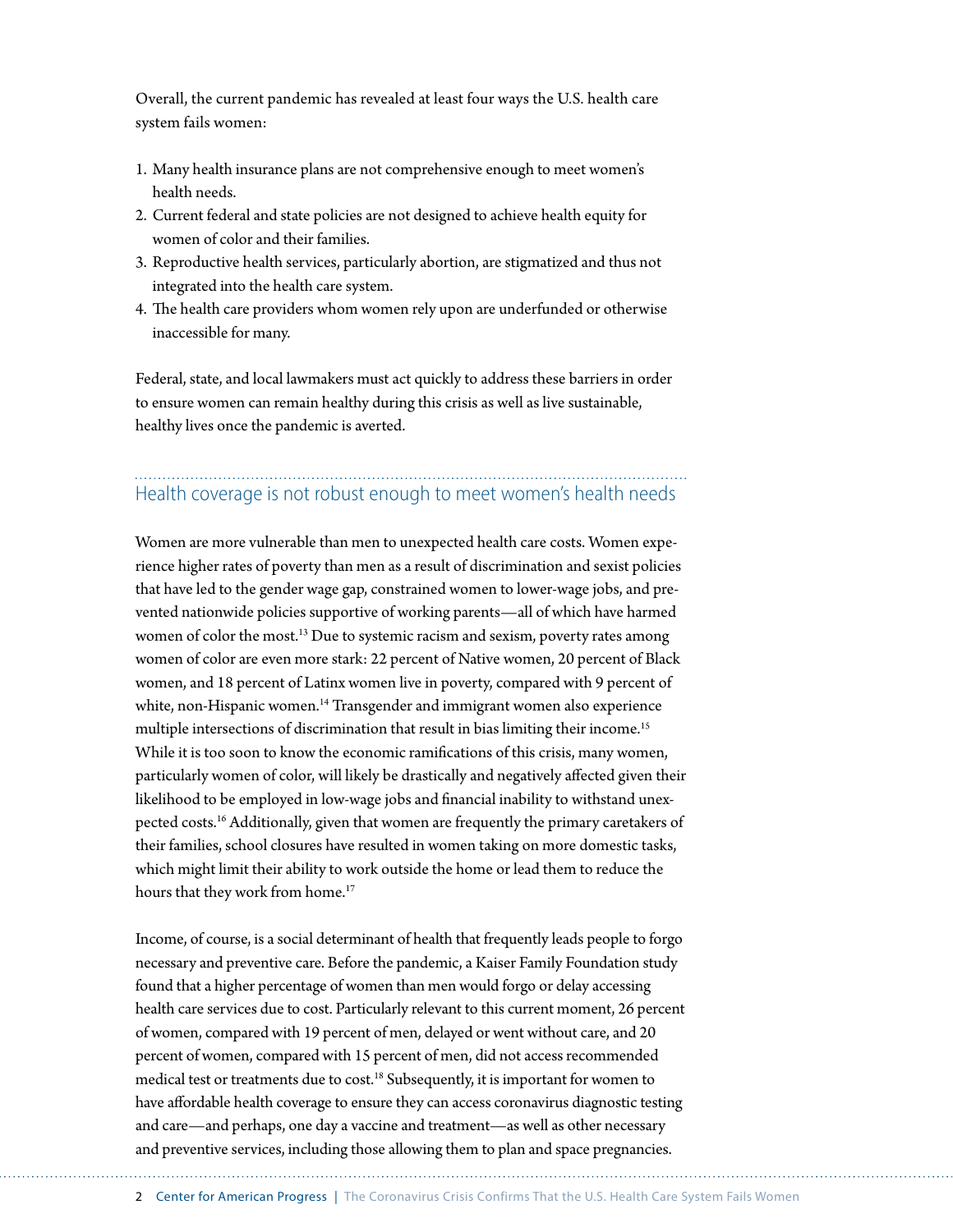#### Everyone should have access to testing, treatment, and a vaccine

Despite recent coverage gains, not everyone will have equal access to coronavirus testing and treatment—a fact that could disproportionately affect women. On March 18, 2020, the Families First Coronavirus Response Act was signed into law. It requires most insurance plans, as well as state Medicaid programs and the Children's Health Insurance Program (CHIP), to cover coronavirus testing with no out-of-pocket costs or medical management techniques such as prior authorization. States were also granted flexibility to provide testing under their Medicaid programs for people who are currently uninsured. And separately, the law authorizes state funding to reimburse providers for testing uninsured people.19 The administrative process for uninsured individuals to receive care and for providers treating uninsured individuals to receive payment is not yet clear and will likely vary by state. This state flexibility remains in effect during the public health emergency, as federally designated. Beyond the immediate emergency time period, most plans may be required to cover diagnostic testing pursuant to the Affordable Care Act  $(ACA)$  preventive services requirement, but a lag time is expected.<sup>20</sup>

Furthermore, the Trump administration has promulgated rules that have increased the sale of junk health plans, namely short-term, limited-duration plans,<sup>21</sup> as well as health care cost-sharing ministries—plans that collect monthly fees from members who share certain religious beliefs to cover medical expenses<sup>22</sup>—which are not subject to the requirement to cover testing.23 During this crisis, the *Miami Herald* reported that one man enrolled in a short-term plan received a bill for \$3,235 for a coronavirus test.<sup>24</sup> Under the Families First Act, states can consider those enrolled in these plans uninsured for purposes of covering coronavirus testing. However, these plans are able to exclude or price gouge people with preexisting conditions—and it remains to be seen if they will consider a coronavirus diagnosis a preexisting condition. These barriers are further compounded by the fact that these short-term plans and health care sharing ministries are not required to cover women's preventive services, such as contraceptives, well-woman visits, and mammograms, or essential health benefits, including maternity and newborn care. These plans can also charge women more than men for similar coverage—shifting additional costs onto women during these strained health and economic times.<sup>25</sup>

Furthermore, once a vaccine or treatment is developed, people may face additional costs, at least in the immediate term. First, the law does not require zero-cost-sharing coverage for a treatment or vaccine. Recent federal guidance states that small and individual insurance plans that are obligated to adhere to the ACA's essential health benefits requirement must cover a coronavirus treatment, if developed, as well as related hospitalization and lab services, but enrollees' cost-sharing may vary widely.<sup>26</sup> Notably, large group health plans, which provide coverage to the majority of people in the United States—nearly 160 million—are not subject to the essential health benefit requirement and thus not currently required to cover a treatment.<sup>27</sup> A recent Kaiser Family Foundation analysis assessed claims for pneumonia hospital admissions and concluded that the average out-of-pocket costs for a COVID-19 treatment for a person with employer-sponsored insurance would be greater than  $$1,300.^{28}$  Most plans,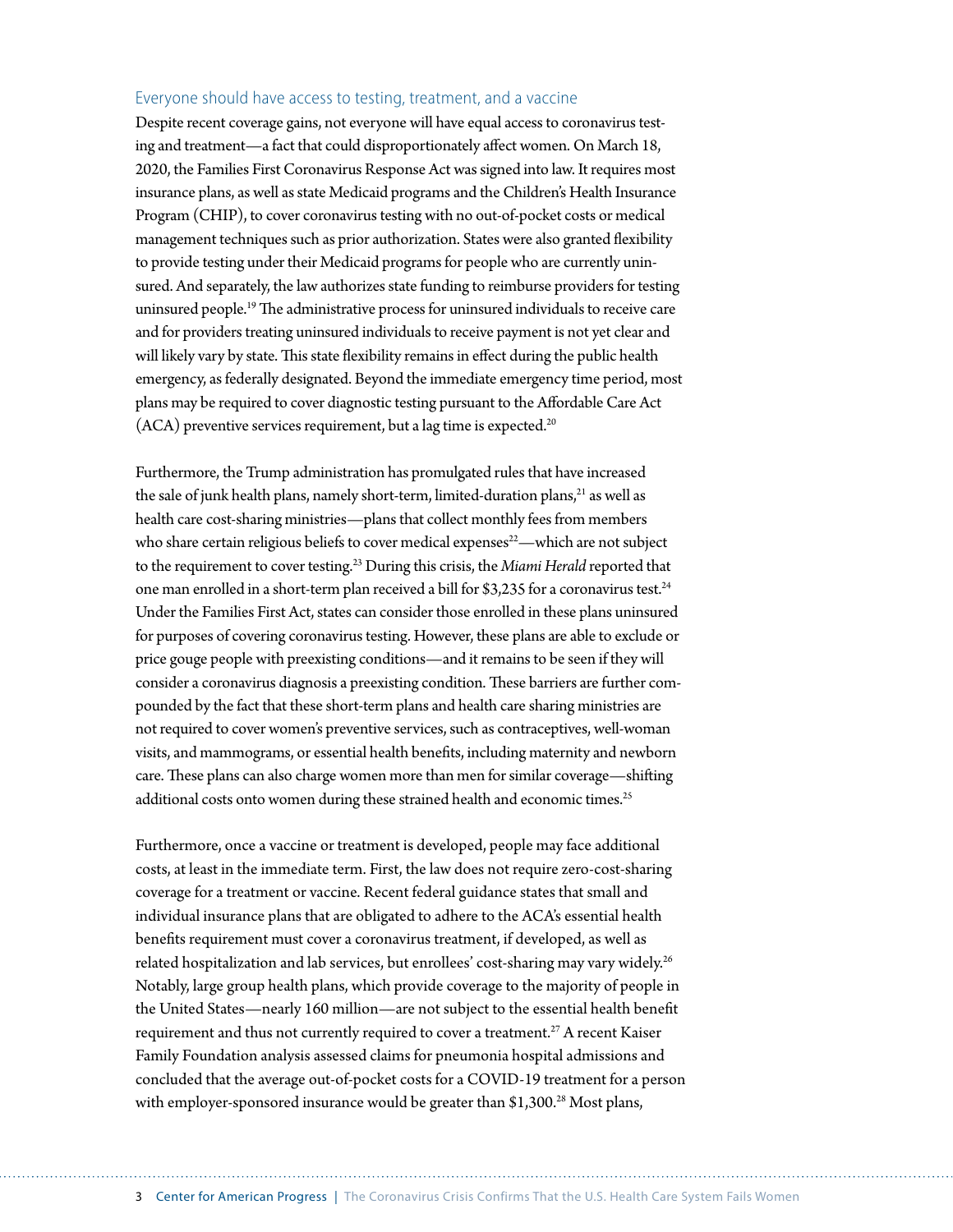pursuant to the ACA preventive services requirement, are required to cover vaccines recommended by the Centers for Disease Control and Prevention's (CDC) Advisory Committee on Immunization Practices. However, even after a vaccine is developed and subsequently recommended by the committee, the preventive services requirement does not go into effect until a full year after the recommendation.<sup>29</sup> Similarly, while states have new flexibility and funding to cover diagnostic testing for uninsured individuals, the law does not afford coverage for treatment or a vaccine for the nearly 30 million uninsured individuals, of whom 44 percent are women.<sup>30</sup>

#### Health coverage must be accessible for everyone

Losing a job, or even reducing hours to part time, can result in a loss of insurance coverage if one's insurance is based on being a full-time employee with a company or organization. Nearly 50 percent of people in the United States receive their health care coverage through an employer.<sup>31</sup> Therefore, many will lose their health insurance coverage when they lose their job, which could limit their ability to access COVID-19-related preventive and treatment services, as discussed above.

Given that coverage is fragmented and not universal for everyone in the United States, lawmakers must now ensure coverage is, at least, readily available to all. Specifically, it is necessary to ensure everyone is able to enroll in coverage through a special enrollment period (SEP) on the federal and state health insurance marketplaces. While losing health care coverage creates a SEP, people who have had no change in coverage and may have previously forgone purchasing a health insurance plan may now wish to gain coverage as a result of the public health crisis. Eleven states and Washington, D.C., have created a SEP to respond to the current crisis. The federal government should follow suit,<sup>32</sup> and the Trump administration should reverse its decision not to open a SEP to everyone.33 In particular, lawmakers should ensure pregnant women have coverage, which means, at a minimum, creating a SEP for pregnant women. Similarly, women residing in states that have not expanded Medicaid or who otherwise do not qualify for Medicaid may be able to qualify for limited benefits as a result of their pregnancy. However, this coverage may stop at around two months after the pregnancy ends.<sup>34</sup>

Simply put: Every state should expand Medicaid. But until that happens, the federal government should require every state to offer pregnancy-only Medicaid coverage for at least one year postpartum. It should also make a significant investment to ensure this coverage is meaningful, including coverage for the full scope of Medicaid benefits.

#### Birth control should be readily accessible

People may want to prevent pregnancies now more than ever. In response to the Zika crisis, the American College of Obstetrician and Gynecologists (ACOG) issued guidelines to OB-GYNs to encourage discussions around contraceptives and prevention. In particular, the guidelines recommended that nonpregnant women use contraceptives—and that even pregnant women use condoms or other barrier methods—if their male partner had traveled to an area with active Zika virus transmission or been exposed to the Zika virus within a certain time frame.<sup>35</sup> Similarly,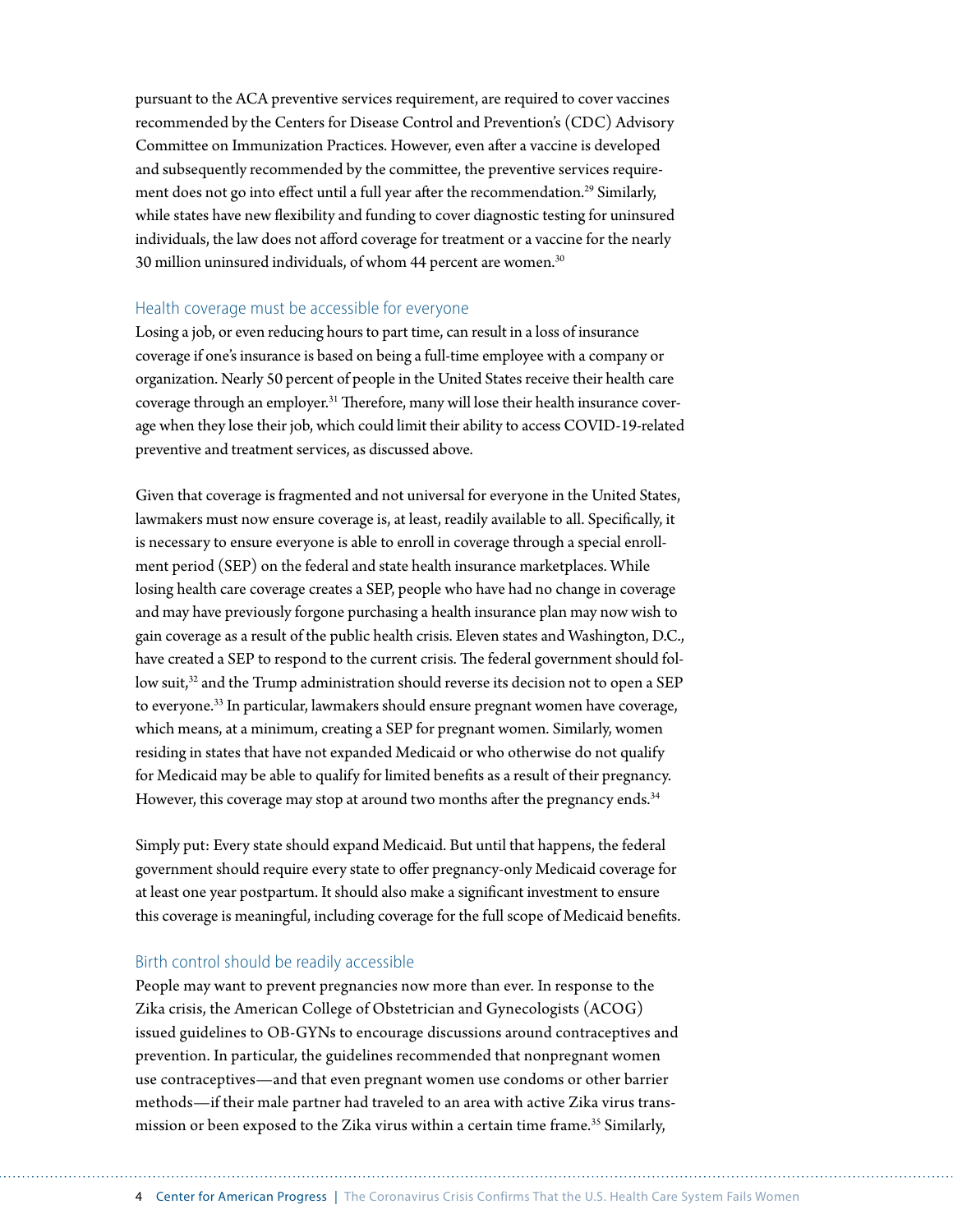the CDC issued recommendations to consider delaying pregnancy for specified time frames based on the individual's or partner's potential exposure.<sup>36</sup> And while COVID-19 has not proven to have the same risk factors as Zika, including motherto-infant transmission or increased susceptibility to the disease, more data are needed to rule out these concerns.<sup>37</sup> Even without guidance discouraging women from conceiving, people planning pregnancies might decide to delay a pregnancy. Notably, the American Society for Reproductive Medicine has issued guidelines calling for the suspension of new, nonurgent fertility treatments, including in vitro fertilization, given the unknowns regarding pregnancy and to reduce the risk of transmission to patients and providers from office visits.<sup>38</sup>

The ACA expanded birth control coverage and required insurers to cover Food and Drug Administration (FDA)-approved contraceptives. However, insurers are only required to cover these contraceptives with a prescription—and during the COVID-19 pandemic, many will not be able to schedule appointments with a provider. The CDC has recommended, and some states have required, that providers prioritize or deliver only urgent and emergency procedures,<sup>39</sup> and people are encouraged—and in most states, required—to shelter in place.<sup>40</sup> Subsequently, many people will not be able to refill prescriptions. This barrier to contraception would be minimized if insurers were required to cover a 12-month supply of contraceptives and if over-the-counter contraceptives were readily available in all states. But currently, only 18 states require insurers to cover a 12-month supply of contraceptives, six require insurers to cover over-the-counter contraceptives with the same cost-sharing used for contraceptives with a prescription, and 10 allow pharmacists to prescribe contraceptives, granting over-the-counter access.<sup>41</sup>

## Women of color are not treated equally in the health care system

Underlying medical conditions may put people of color at increased risk of contracting or becoming seriously ill from COVID-19.42 A disproportionate number of people of color have the respiratory condition asthma, placing them at a higher risk of becoming seriously ill from COVID-19:<sup>43</sup> Nearly one-quarter of American Indians and Alaska Natives, 23 percent of multiracial Americans, and 18 percent of Black Americans have asthma.44 Black people in particular have higher rates of certain conditions that tend to weaken the immune system, making them more susceptible to becoming seriously ill from COVID-19.45 For instance, Black or African American people accounted for 44 percent of HIV infections in 2016, despite only being around 13 percent of the U.S. population.46 Particularly, African American women are 18.6 times more likely to have HIV progress to AIDS and around 18 times more likely to die from HIV/AIDS.47 There are also health inequities experienced by communities of color in rates of diabetes, high blood pressure, certain cancers, and other chronic conditions, all of which are underlying risk factors for COVID-19.48 Currently, there are insufficient data available to know the extent that health inequities will have on people of color, including women of color, but recent reports show alarmingly higher rates of infection and death from COVID-19 within the Black community.<sup>49</sup>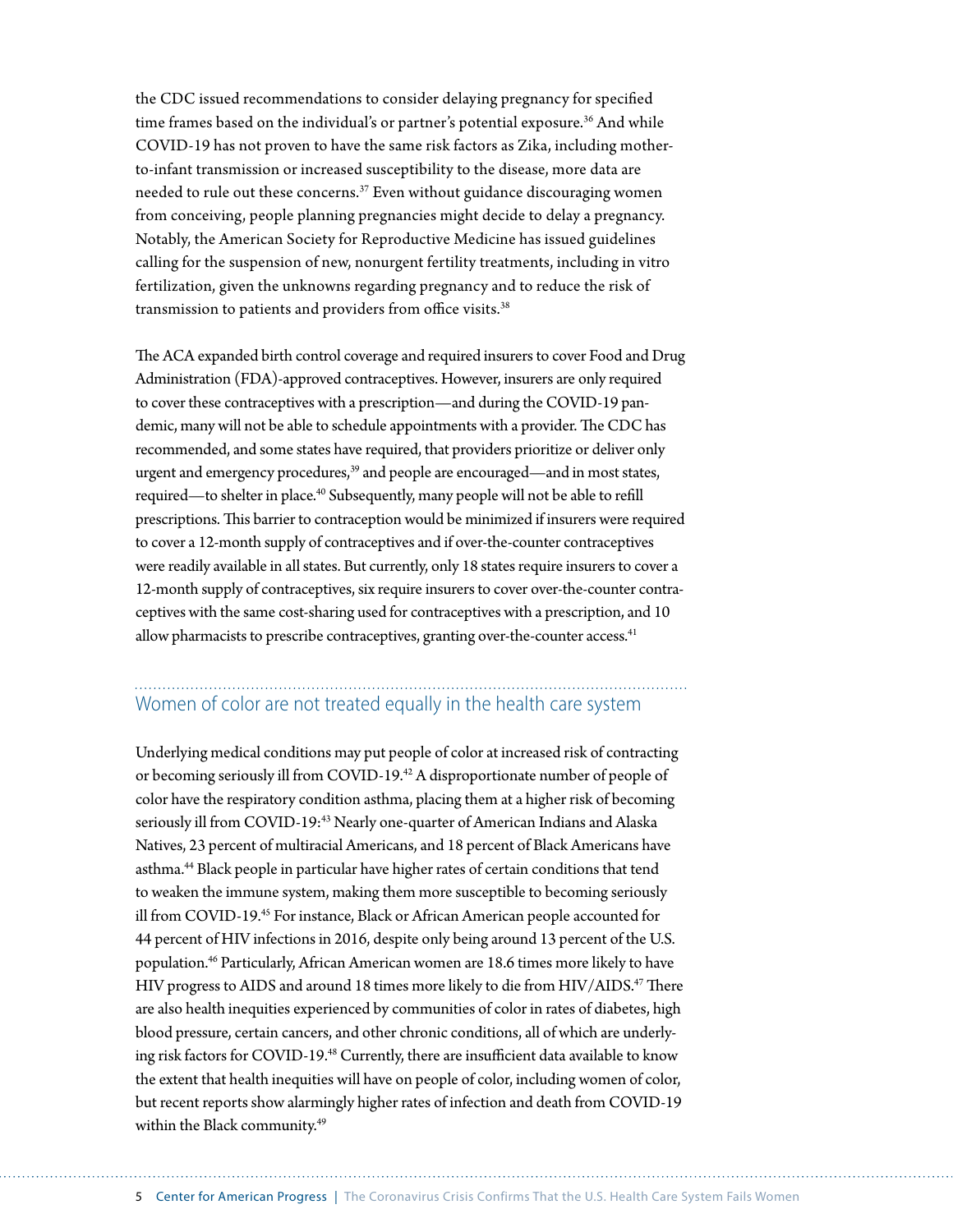An underlying driving force behind these inequities is race, with implicit and explicit bias—and outright racism—affecting care and policies. Persistent racism in the U.S. health care system may result in these communities not being diagnosed at equal rates compared with their white counterparts. Unaffordable health coverage, a lack of culturally competent health care, and sparse language access services, among other factors, have contributed to health inequities, which are compounded by structural barriers outside of the system, such as unsafe housing, food deserts, and pay disparities.<sup>50</sup> Also, women of color may be at increased risk of contracting the virus because they are disproportionally employed in occupations such as grocery store workers, which are considered essential, in addition to these type of jobs frequently lacking paid leave or sick days.<sup>51</sup> The response to this pandemic has already proven that it is not immune to structural and interpersonal racism, and the newly presented problems from COVID-19 threaten to worsen existing inequities.

#### Addressing the maternal health crisis must remain a priority

A public health crisis affecting women of color in the United States existed before the coronavirus began to spread—specifically, the maternal health crisis that has led to Black and Indigenous women dying at three to four times the rate of white women.<sup>52</sup> Despite the fact that the United States spends more on health care than any other developed country,<sup>53</sup> the maternal death rate in certain cities and states is more akin to that of underdeveloped nations.<sup>54</sup> And while the causes are multifaceted, race has proven to be the driving factor, given that Black and Indigenous women experience increased pregnancy-related mortality and morbidity rates even when controlling for income, education, and other factors.<sup>55</sup> During this crisis, hospitals have limited visitors to reduce transmissions among patients and staff. An ancillary effect has been limiting pregnant people's ability to have full birthing teams, such as a spouse, parents, or doula, in the hospital during delivery.<sup>56</sup> This can have dire consequences for Black women given the studies showing that their concerns about pain are more frequently ignored, which can lead to or worsen pregnancy complications.<sup>57</sup> While hospitals' intent is to reduce virus transmission, Black women having to give birth without someone in the room to advocate for them is extremely concerning.

Measures to protect individual and public health during the coronavirus pandemic must balance the need to stop the spread of the disease with safeguards that ensure efforts do not worsen existing maternal mortality and morbidity disparities. What's more, guidelines from the World Health Organization affirm that all pregnant people should continue to be granted the right to high-quality care that includes having supportive people present during birth.<sup>58</sup> New York Gov. Andrew Cuomo (D) recently announced that the state would allow pregnant people to have labor support during delivery.59 Additionally, lawmakers must prioritize other policies discussed within this issue brief that would increase access to and improve health care, including expanding pregnancy-related Medicaid coverage, ensuring a SEP for pregnancy, guaranteeing that women can access their preferred provider, and increasing coverage for comprehensive reproductive health services.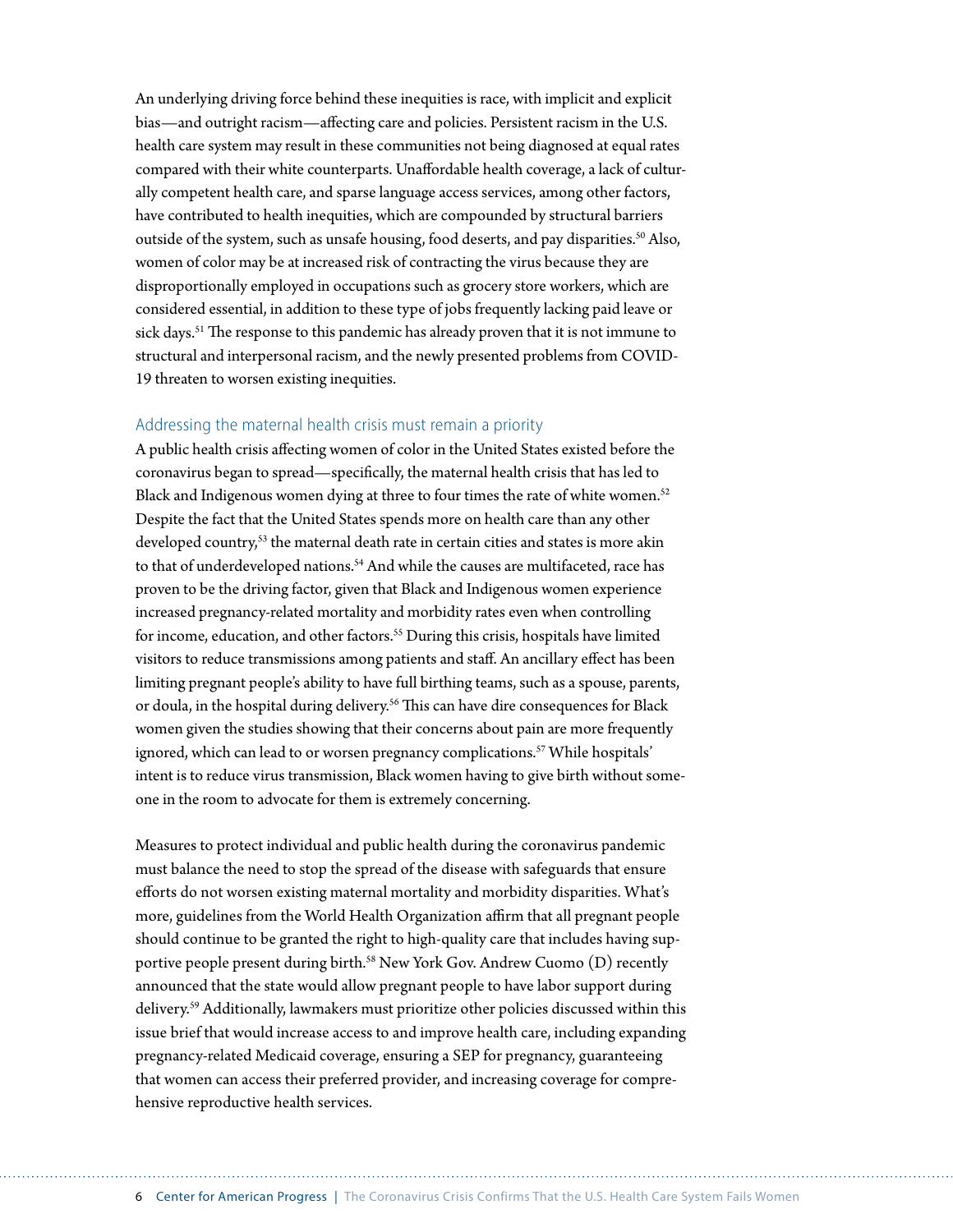#### Women must have birthing and support options

The COVID-19 crisis offers proof that women need a range of accessible, affordable options for pregnancy and birth. Given that COVID-19 is treated in hospitals, coupled with the restrictions on labor support discussed above, more people may consider delivering at home or in a birthing center. During prior public health crises, including the SARS and swine flu, or H1N1 virus, outbreaks, as well as in the aftermath of Hurricane Katrina, demand for home births and midwifery care increased.<sup>60</sup> The ability to give birth at home or in a birthing center is frequently a luxury afforded only to some—namely, white women and women with higher incomes—in part due to women having to pay out of pocket for deliveries outside of a hospital. For instance, 33 states cover birth center deliveries, $61$  and only 21 states cover home births in their Medicaid program.<sup>62</sup>

In the United States, midwives deliver the majority of births outside of hospital settings and can provide specialized care to women.<sup>63</sup> Studies have associated better health outcomes with the support of a midwife as well as of a doula.<sup>64</sup> However, these birthing assistance and pregnancy-related professionals are not integrated into the health care system, and their services are frequently covered with low reimbursement rates, if at all.<sup>65</sup> Additionally, states often have unnecessary scope-of-practice restrictions that prohibit midwives from practicing autonomously—again, putting services out of reach for many. Specifically, certified nurse midwives who practice in and out of hospital settings can legally practice in all 50 states and receive Medicaid coverage.66 Certified professional midwives (CPMs) and other direct-entry midwives who practice primarily out of hospital settings face a much more complicated regulatory landscape.<sup>67</sup> Only 33 states have a path to licensure for CPMs, and just 13 states provide Medicaid coverage for CPMs.<sup>68</sup>

#### Providers must offer culturally competent, unbiased care

It has been well documented that providers' explicit and implicit bias may cause them to disregard patient complaints or downplay symptoms.<sup>69</sup> Provider bias is a pronounced concern in the maternal health crisis, but bias may also affect the people in need of diagnostic testing in general. Specifically, the shortage of coronavirus tests has led providers to make decisions regarding who gets tested. At least one analysis found providers may be less likely to refer Black and African American people exhibiting COVID-19 symptoms for testing.<sup>70</sup> A coalition of doctors have called on the CDC to ensure the Black community is being tested equally and have flagged concerns about implicit bias where providers are making subjective decisions about testing based on presented symptoms such as fever and sore throat, which are common for a number of illnesses besides COVID-19.71 In order to address both the immediate crisis and the ongoing health crises that communities of color face, providers need to receive explicit and implicit bias as well as cultural competency training, and the health care workforce should be more racially and ethnically diverse to reflect the communities served.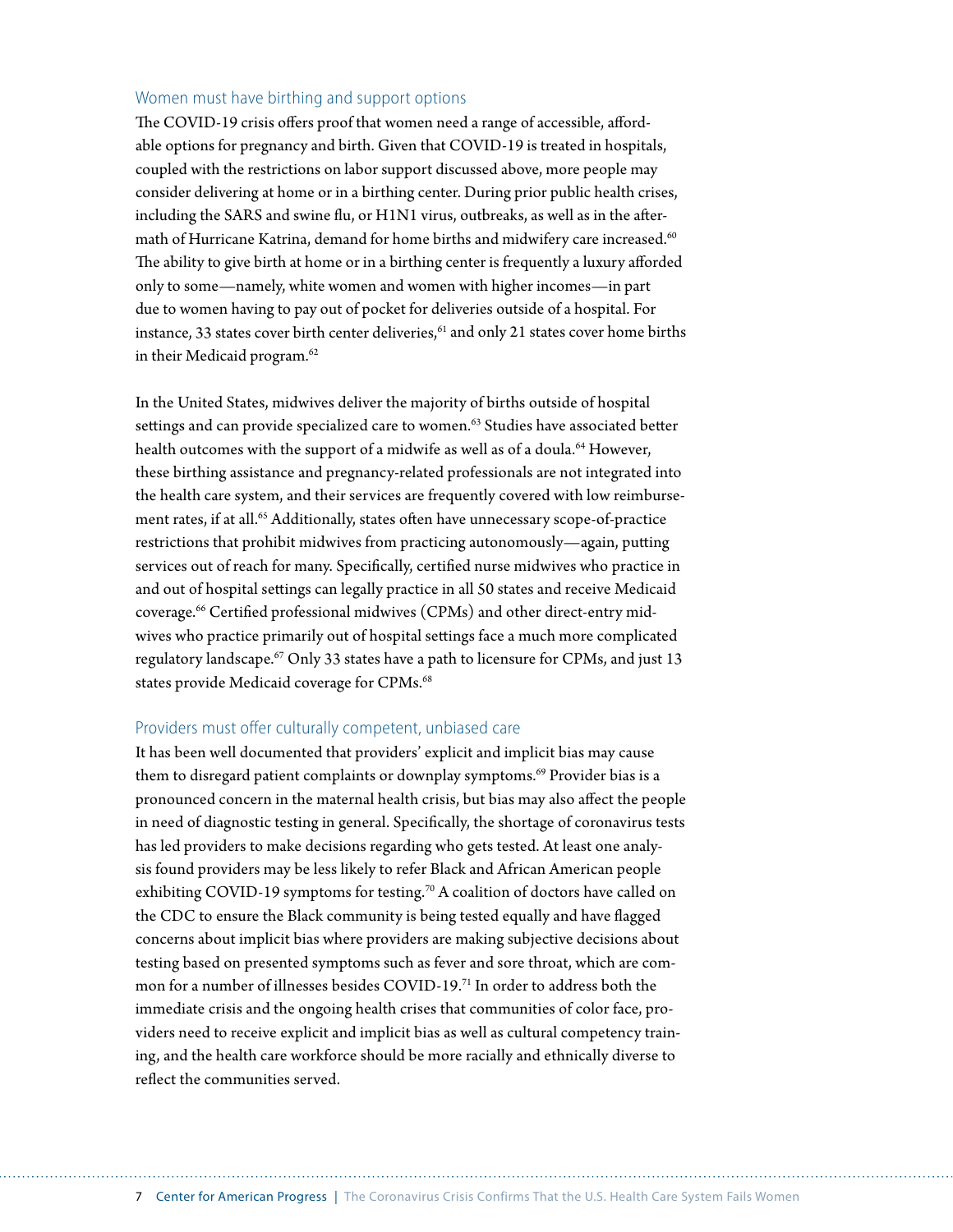#### Data must be disaggregated in order to achieve health equity

As mentioned above, the data are lacking when it comes to knowing the differences in diagnosis and mortality rate based on gender, race and ethnicity, or pregnancy status.72 There is also insufficient information available to determine whether patients are receiving equal access to testing and care based on race and ethnicity or income. This information is necessary to properly diagnose and treat patients. For instance, because there are insufficient data to know how COVID-19 affects pregnant people—including whether there is mother-to-child transmission<sup>73</sup>—ACOG advises that pregnant people be treated as if they are at increased risk, particularly given the fact that they are known to be at increased risk of morbidity and mortality for other respiratory infections such as influenza and SARS.<sup>74</sup> Without disaggregated data, it is also possible to overlook symptoms that might be gender specific. When the HIV/AIDS epidemic began, it predominately affected men, and symptom profiles were not assessed by gender. As a result, it was many years before it was discovered that vaginal thrush is a symptom associated with HIV in women.<sup>75</sup>

#### Reproductive health care services, namely abortion, are stigmatized

Abortion access has long been extremely limited for certain communities across the country, rendering *Roe v. Wade* meaningless for many in the United States; the coronavirus pandemic is exacerbating this reality. According to the Guttmacher Institute, 89 percent of U.S. counties had no clinics offering abortion care in 2017.<sup>76</sup> This shortage has led to both patients seeking abortions and doctors providing these services frequently needing to travel between states and even regions to receive and provide care.77 The coronavirus pandemic has proven just how fragile the right to an abortion is in this country, given how impractical it is for many to exercise that right. Specifically, an entire state or region could lose access to abortion if even a single abortion provider is diagnosed with the coronavirus, comes into contact with a person who has been diagnosed, exhibits symptoms of COVID-19, or otherwise needs to be quarantined.<sup>78</sup> Additionally, the restrictions on travel have stopped or severely limited the ability of people seeking abortions to travel to an abortion health center or providers being able to travel to patients. To complicate this already limited access, anti-choice politicians seek to further stigmatize and undermine access to abortion under the guise of public health. But their actions, both before and during this pandemic, have actually proven to undermine women's health care decisions.

#### Abortion must be considered an essential health care procedure

Several states have issued executive orders or otherwise taken actions requiring abortion clinics to cease performing all or most abortions by declaring abortion care nonessential, pursuant to orders that nonessential businesses are must stop operations to slow the virus transmission.79 These governors' and elected officials' actions resulted in appointments for abortion services being canceled or moved, leaving many people unsure about whether or not they can access care. Given the fluidity of the situation, it is possible that other anti-choice governors may take similar actions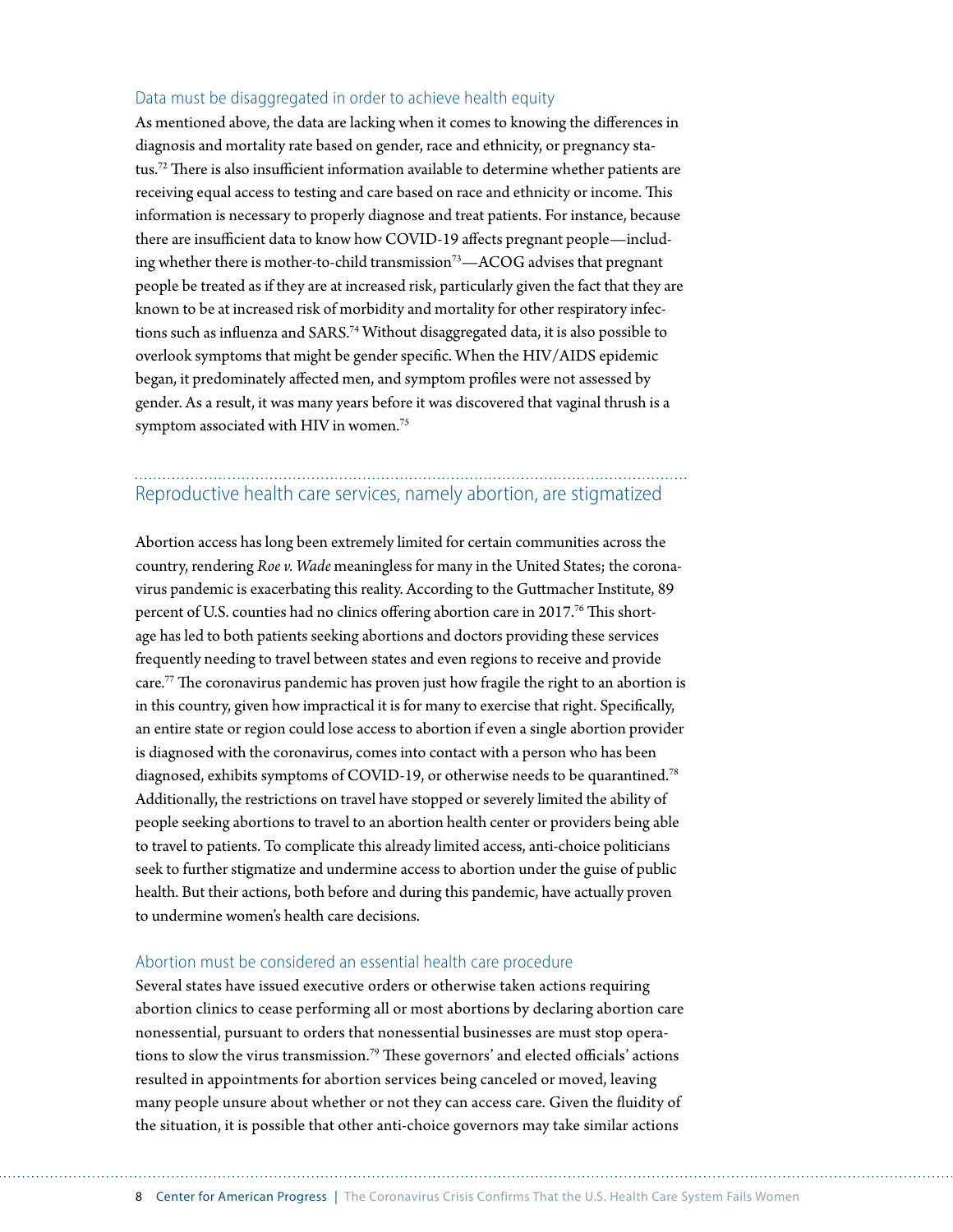soon. Litigation that was quickly filed has allowed abortions to continue, at least temporarily, in Iowa, Oklahoma, Ohio, and Alabama.<sup>80</sup> And while a federal judge initially suspended an executive order from Texas' governor, the court has allowed the state to halt most abortions. Currently, Texas allows abortions for people who are at least 18 weeks pregnant, but the litigation will likely continue.<sup>81</sup>

These orders fail to take into consideration very basic facts about abortion. ACOG, along with several leading health providers, issued a statement urging states to consider abortion an "essential component of comprehensive health care," highlighting the fact that abortion is "a time-sensitive service for which a delay of several weeks, or in some cases days, may increase the risks or potentially make it completely inaccessible."82 In other words, abortion is not a service that can be delayed; even a short delay can threaten a pregnant person's health and force them to carry the pregnancy to term, not to mention undermining their autonomy and constitutional right to an abortion.

Delaying an abortion can also increase the cost of the procedure and may require additional ancillary costs, such as travel, since only a small subset of providers perform abortions after the pregnancy has reached a certain number of weeks.<sup>83</sup> Given the current economic crisis, the financial strain could be even more harmful at this time. Similarly, experts have noted there is an increased level of anxiety during the pandemic,84 and women denied abortions have previously experienced anxiety at increased levels compared with those who sought and received an abortion.<sup>85</sup>

Second, these sorts of limited exceptions processes—where a politician determines what health care procedures are essential—is not based on evidence or on a consultation with medical experts. In fact, ceasing abortions will not drastically increase access to personal protective equipment or hospital beds, as claimed.<sup>86</sup> Most abortions are performed as an outpatient procedure; only a combined 5 percent were performed in hospitals and private physician offices, while the vast majority were performed in clinics.87 Only one-tenth of 1 percent of abortions were transferred to a hospital for an emergency, according to a five-year observational study.<sup>88</sup> This means the vast majority of abortion patients are not competing for hospital beds. Furthermore, performing an abortion requires a small amount of personal protective gear, namely gloves and masks—far less than the personal protective gear needed for delivery if the pregnancy is carried to term. Notably, some of these restrictions also apply to medication abortions, which require patients to take medication at home and involve no personal protective gear. This demonstrates that these governors' true intention is to limit abortion access. Conversely, a number of states have declared that abortion is, in fact, an essential health care service that should continue to be available during the pandemic.<sup>89</sup>

#### The unnecessary regulation of abortion must be considered dangerous

Even when there is no viral pandemic, the unnecessary regulation of abortion care and abortion providers threatens the lives of those seeking abortions. Particular to the COVID-19 pandemic, states that require unnecessary visits to an abortion provider's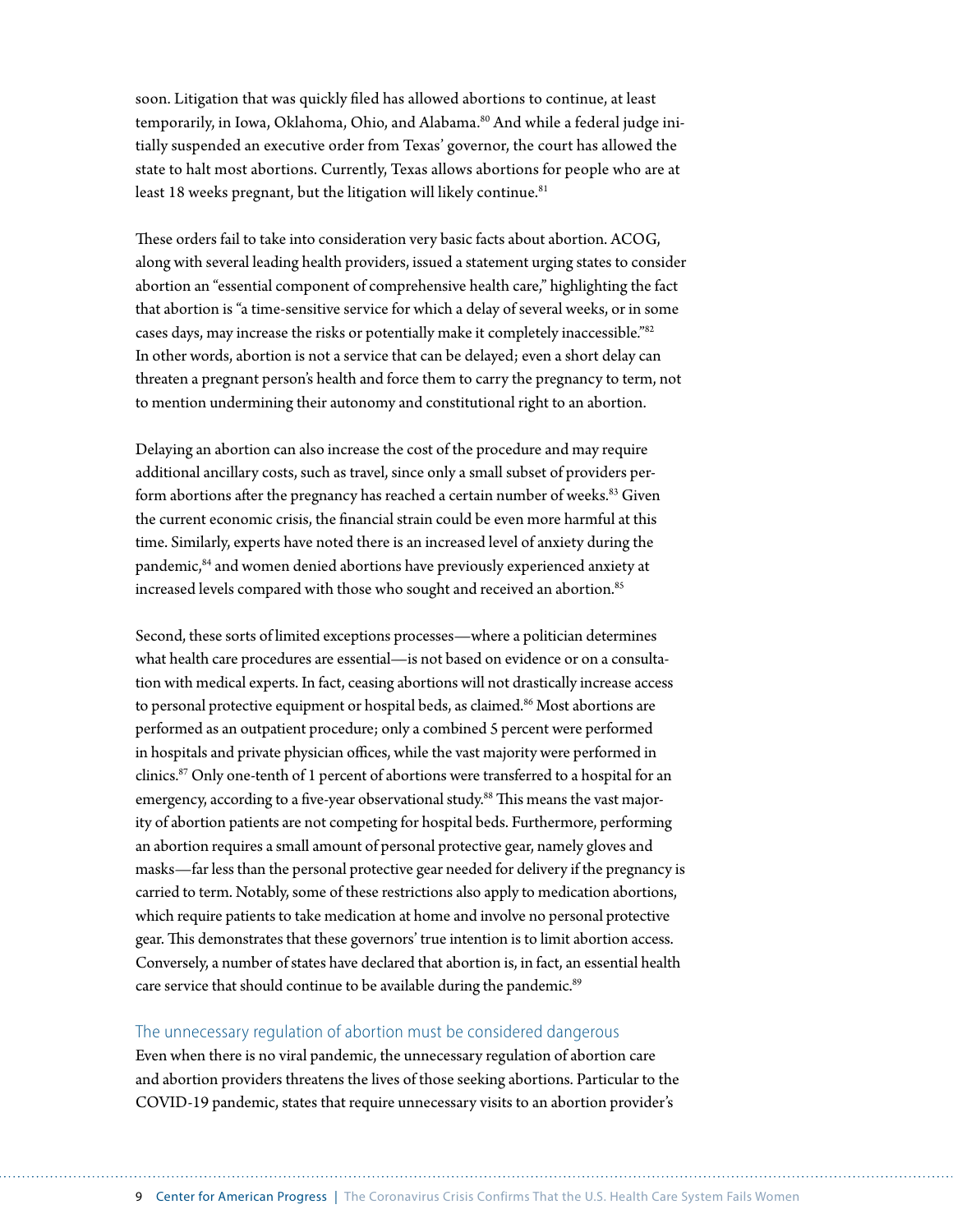office increase opportunities for the virus to spread. According to the Guttmacher Institute, 27 states have laws requiring a person to wait at least 24 hours after making an appointment before the person can access an abortion, necessitating multiple visits.90 The risk created by the coronavirus compounds existing burdens that these laws impose upon women, such as forcing them to delay care, which can lead to increased costs and create more health risks as well as logistical challenges with travel, child care, and leave from work.<sup>91</sup> Laws that impose nonevidence-based regulations on abortion should be repealed and prohibited.

Furthermore, state attempts to deem abortion nonessential, as discussed above, are made worse by gestational bans prohibiting abortions after a certain number of weeks. These bans, on top of state coronavirus executive orders, can force people to carry pregnancies to term or take unsafe measures to terminate a pregnancy. For instance, Texas, Alabama, Iowa, Kentucky, and Oklahoma all prohibit abortions after 22 weeks,<sup>92</sup> and each of these states has also taken actions to halt abortions during the coronavirus.

#### The Hyde amendment must be permanently repealed

Conservative lawmakers have long sought to constrict access to abortion by limiting coverage for abortion. The Hyde amendment, in place since 1976, prevents the use of federal funds for abortion coverage for people enrolled in Medicaid, CHIP, and other federal health programs, with limited exceptions.<sup>93</sup> These restrictions also prohibit abortion coverage for Native Americans, federal employees, military personnel, people in federal detention, residents of Washington, D.C., and others. Medicaid alone covers nearly 50 percent of births in this country,<sup>94</sup> and two-thirds of the women on Medicaid are between 19 to 49 years old, which is reproductive age.<sup>95</sup> Due to systemic racism and sexism, Black and Hispanic women are more likely to be economically oppressed and rely upon Medicaid and other government-funded programs for their health coverage.<sup>96</sup> As a result, the Hyde amendment disproportionately burdens these women who are less able to absorb additional costs. Without coverage, people are coerced into carrying pregnancies to term or paying out of pocket for the services. The average abortion procedure in the United States is between \$500 to \$1,195 based on 2014 data.<sup>97</sup>

As long as the Hyde amendment applies to some programs, extremist politicians will continue to play politics with women's health and attempt to extend the Hyde amendment to limit additional funding and programs. Here again they have used the COVID-19 pandemic to push forward their anti-choice agenda. Specifically, conservative members of Congress were able to add the Hyde amendment to the third coronavirus stimulus package, the Coronavirus Aid, Relief, and Economic Security (CARES) Act.<sup>98</sup> The language applies to funding to assist state, local, and tribal governments with responding to the crisis. During a public health crisis, elected officials should be focused on expanding—not limiting—health care options.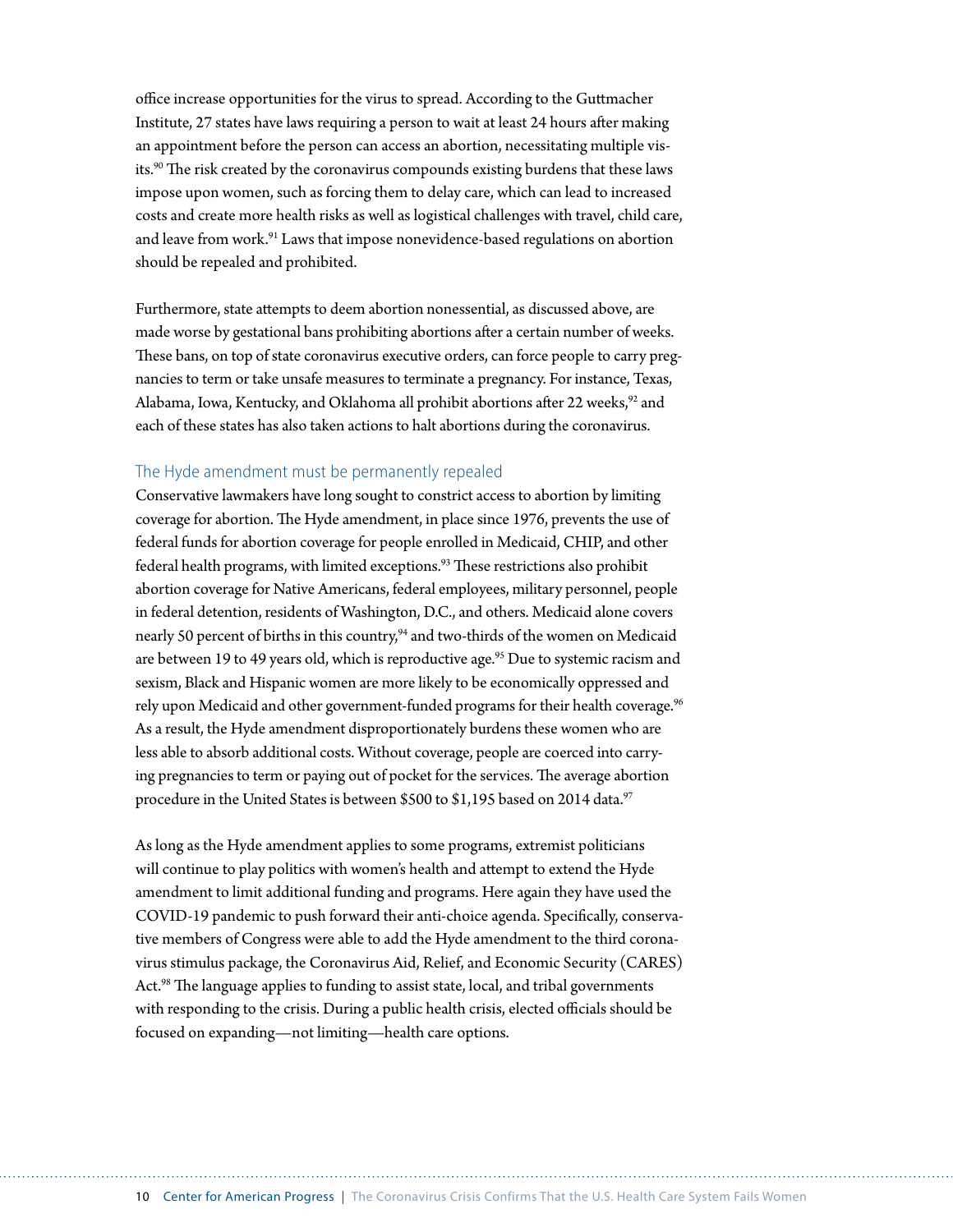#### Abortion stigma should not impede medical research

In 2019, the Trump administration restricted the National Institutes of Health (NIH) from using fetal tissue for its research.<sup>99</sup> This move was not based on science or in pursuit of developing safe, effective treatments; in fact, fetal tissue research has led to lifesaving treatments such as vaccines for polio and measles. Instead, the discontinuation of this research was based solely on the stigma against abortion. The majority of fetal tissue is donated following an abortion, and anti-abortion forces have long sought to prohibit this research, dating back at least to the 1950s when the United States began to fund such research.100 And yet the Trump-era ban holds, despite the fact that it could impede the development of a COVID-19 vaccine and/or treatment. At least one NIH researcher, a leading expert on immune responses to viral infections, complained that the ban on fetal tissue inhibits his COVID-19 research.101 During a time when lawmakers should focus on eradicating the virus, research processes must be informed by science, not political ideology.

# Women lack access to the provider and health care support they need

Evidence-based family planning providers have already experienced funding shortages: In March 2019, the Trump administration finalized the domestic gag rule, which requires facilities in the Title X network to prohibit providers from referring patients for abortion care and to allow providers participating in the program to withhold information and counseling regarding abortion, as well as requiring a physical separation of abortion services from all other health services.<sup>102</sup> This reduced the network's capacity by half, putting at risk health centers that 1.6 million women patients rely upon.<sup>103</sup> The coronavirus will exacerbate this problem as more patients turn to a social safety net that has been undermined. As a result, many women may find themselves without access to their trusted provider during this public health crisis. Notably, the majority of people who rely upon these providers are women of color and low-income women, and as a result, the health inequities discussed above could be compounded here.<sup>104</sup>

Moreover, with orders to not leave the house and providers ceasing operations to reduce the spread of the coronavirus, people may not have access to their provider if the provider cannot deliver telehealth services or the patient's insurance plan will not cover those services. Additionally, given shortages in personal protective equipment, providers, particularly in lower-income and rural areas, may not have the necessary equipment to care for patients presenting with COVID-19 symptoms.

#### Safety-net providers must be well funded

Community health centers, as well as Title X and other family planning providers such as Planned Parenthood, provide necessary and preventive care to patients who frequently are uninsured or underinsured, and the majority of patients receiving care at these safetynet providers are Black, Latino, and low income.105 In particular, family planning health centers are staffed with OB-GYNs, and the majority of women of reproductive age (18 to 44 years old) visit their OB-GYN on a more regular basis than other providers.<sup>106</sup>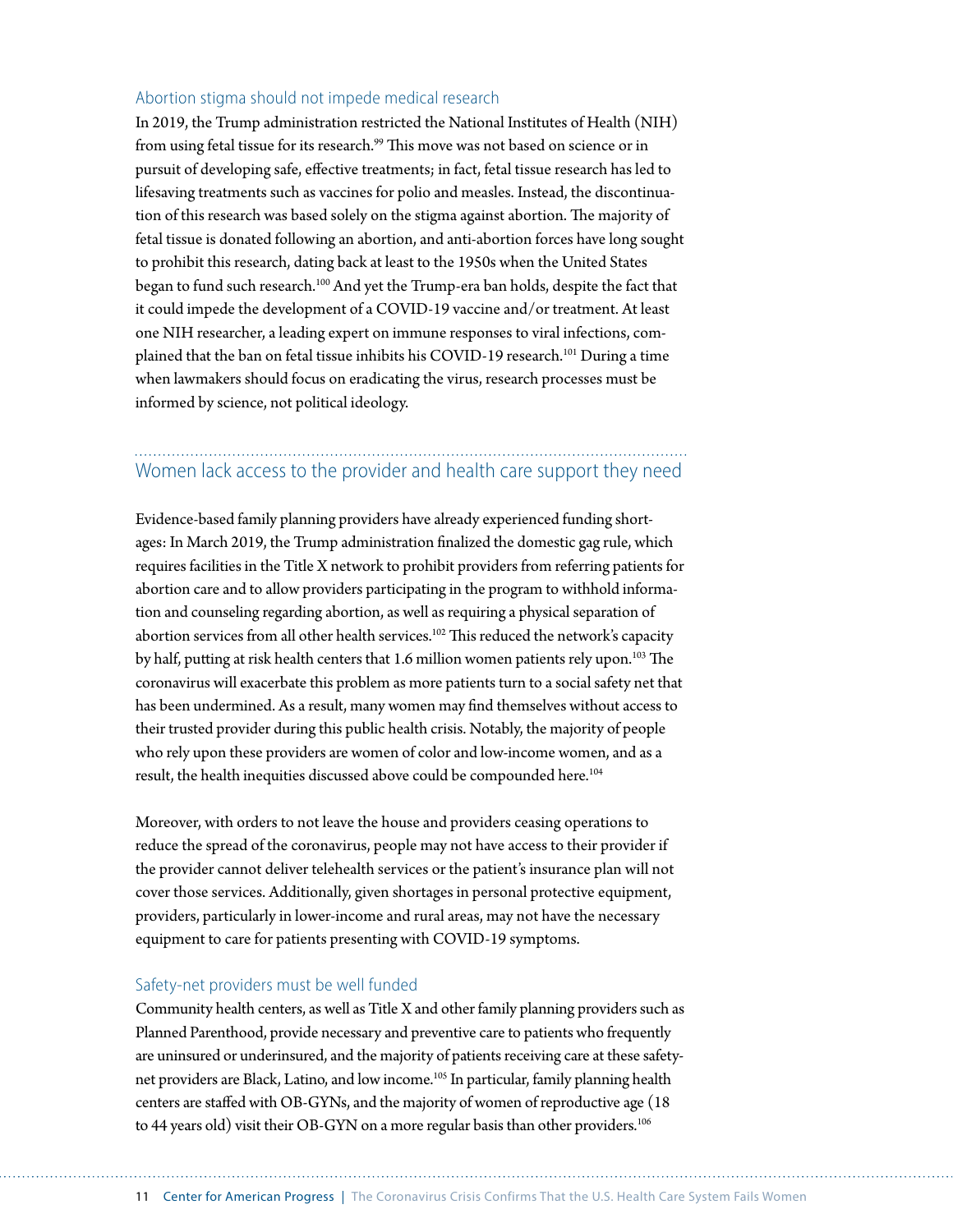Subsequently, women rely upon these providers for necessary and preventive care, such as well-woman visits and contraceptives, as well as screenings for cervical cancer, sexually transmitted diseases, and other illnesses.<sup>107</sup> These providers frequently serve as patients' entry point into the health care system, connecting patients to other providers.<sup>108</sup> During this economic downturn, women will increasingly rely upon these providers for information, diagnostic screenings, and referrals for testing. Women who have not previously visited these providers will be more likely to seek the no- to low-cost services they provide. The CARES Act includes \$1.32 million in emergency funds for community health centers for 2020; however, family planning providers were largely excluded from receiving funding under the legislation.<sup>109</sup>

#### Lawmakers must remove barriers to telehealth

As discussed above, with orders to not leave the house and providers ceasing operations to reduce the spread of the coronavirus, it is critical that barriers to telemedicine for contraception and abortion be lifted. Through the CARES Act, Congress has ramped up telehealth services and funding in an effort to encourage the public to remain at home while still receiving important health care services. Specifically, the law allows federally qualified health centers and rural health centers to operate as distant site providers during the pandemic; encourages the use of telehealth, including remote patient monitoring, to offer home health services; and reauthorizes the Health Resources and Services Administration's Telehealth Resource Center Grant Program to better serve rural and other medically underserved populations.<sup>110</sup>

Still, state barriers related to scope-of-practice and location requirements for providers and patients should be eased to improve access to telehealth, and Medicaid and private insurance coverage should be expanded to cover additional televisits with providers, including advanced practice clinicians, as well as additional telehealth modalities, including telephonic communications—something that is important for communities who lack consistent access to broadband services. This will allow patients to receive the prescriptions to access contraceptives and improve access to prenatal care. Additionally, the FDA should lift restrictions that require patients to visit a certified and registered drug sponsor, such as a health center or hospital, in order to access mifepristone, the medication abortion pill.111 These restrictions prohibit pharmacies from stocking the pill and limit the ability of providers to deliver teleabortions. The FDA has already suspended such requirements for other medications, recognizing the inability of people to visit providers, and the abortion pill has proven safe to be taken at home for 20 years.<sup>112</sup> Notably, the United Kingdom also recently expanded access to medication abortion in light of the pandemic.<sup>113</sup>

#### Health care workers need support

Undoubtedly, the COVID-19 pandemic has placed stress upon U.S. hospitals and health systems and the women who work there. In particular, many U.S. hospitals were already operating at capacity or near capacity before the outbreak.<sup>114</sup> These systems are currently experiencing a significant shortage of inpatient and intensive care beds,<sup>115</sup> ventilators, $116$  and personal protective equipment such as gloves, masks, and gowns. $117$ 

12 Center for American Progress | The Coronavirus Crisis Confirms That the U.S. Health Care System Fails Women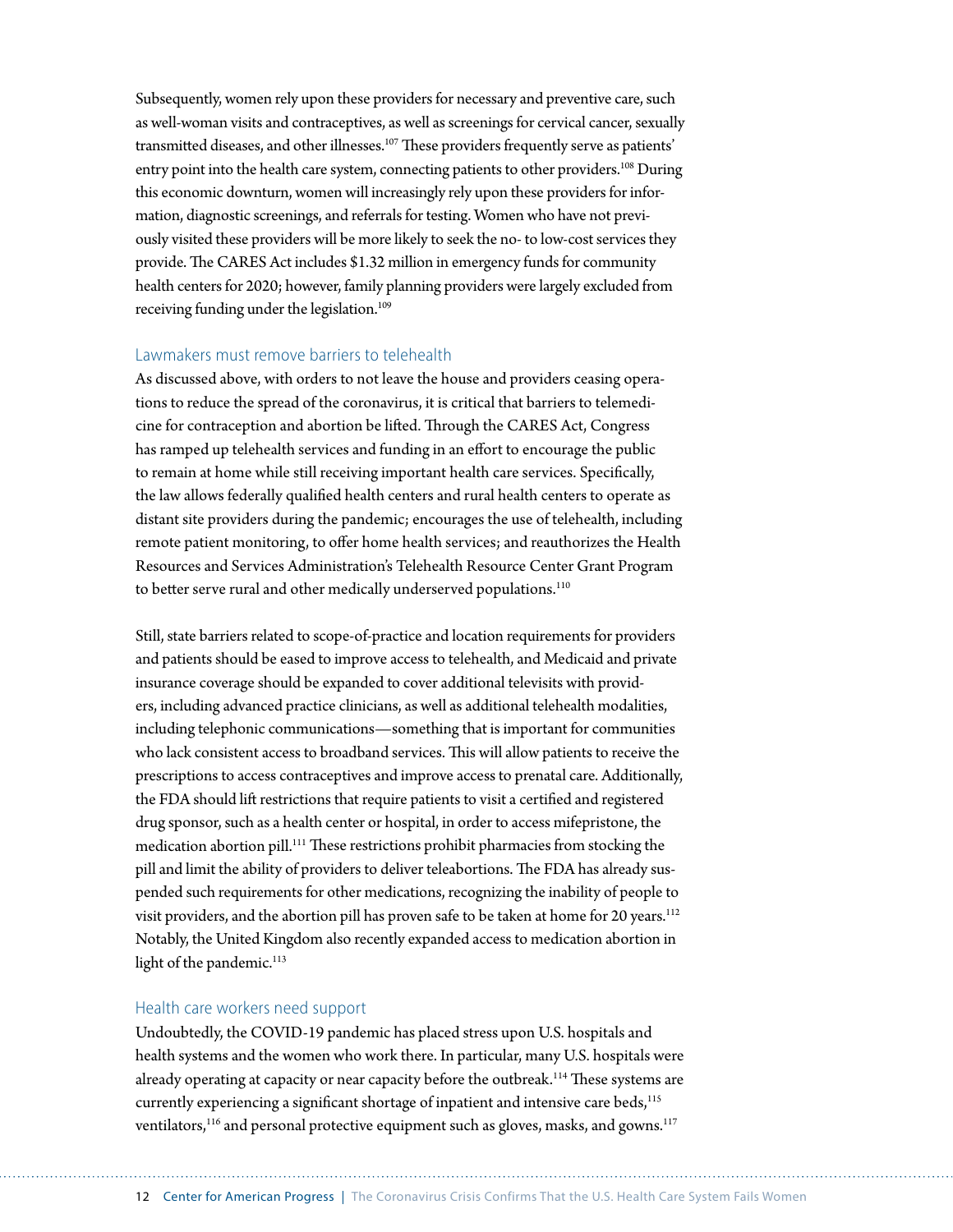As noted above, there is not enough data to know how these shortages are affecting certain communities, but rural hospitals<sup>118</sup> and those located in communities of color frequently operate on a tight budget.<sup>119</sup> The COVID-19 pandemic could stretch these systems beyond what is practical, and subsequently, the people in these communities may be underserved.

Even more, this problem significantly affects women who are front-line health care workers. Recently released data from the CDC reports that more than 9,000 health care workers have contracted the virus, demonstrating how vulnerable these workers are.120 And while women are 41 percent of physicians and surgeons, women represent 89 percent of registered nurses, 88 percent of nurse practitioners, 71 percent of physician assistants, and 67 percent of respiratory therapists.121 A failure to protect essential health care providers is a failure to protect women.

## Conclusion

The way that women's health needs are treated in the U.S. health care system has long been a public health concern. While the coronavirus did not create this problem, it has begun to exacerbate underlying problems and demonstrates that the health care system has never been equitable. As lawmakers are rightfully focused on addressing the COVID-19 pandemic—reducing the rate of transmissions and deaths from the disease—they must center women's unique health needs. Women represent around 50 percent of the population<sup>122</sup> and are frequently the household decision-makers. Subsequently, satisfying women's health care needs is necessary for each individual woman's health as well as the well-being of their families.

Beyond the immediate crisis, there are ongoing public health crises that women, particularly women of color, continue to face. It is a crisis created by systemic racism, inequitable maternity care, unnecessary abortion restrictions, limited contraceptive access, and the lack of health coverage, among other factors. While these challenges affect women the most, they will also continue to impede society at large unless and until swift policy action is taken.

*Jamille Fields Allsbrook is the director of women's health and rights with the Women's Initiative at the Center for American Progress.*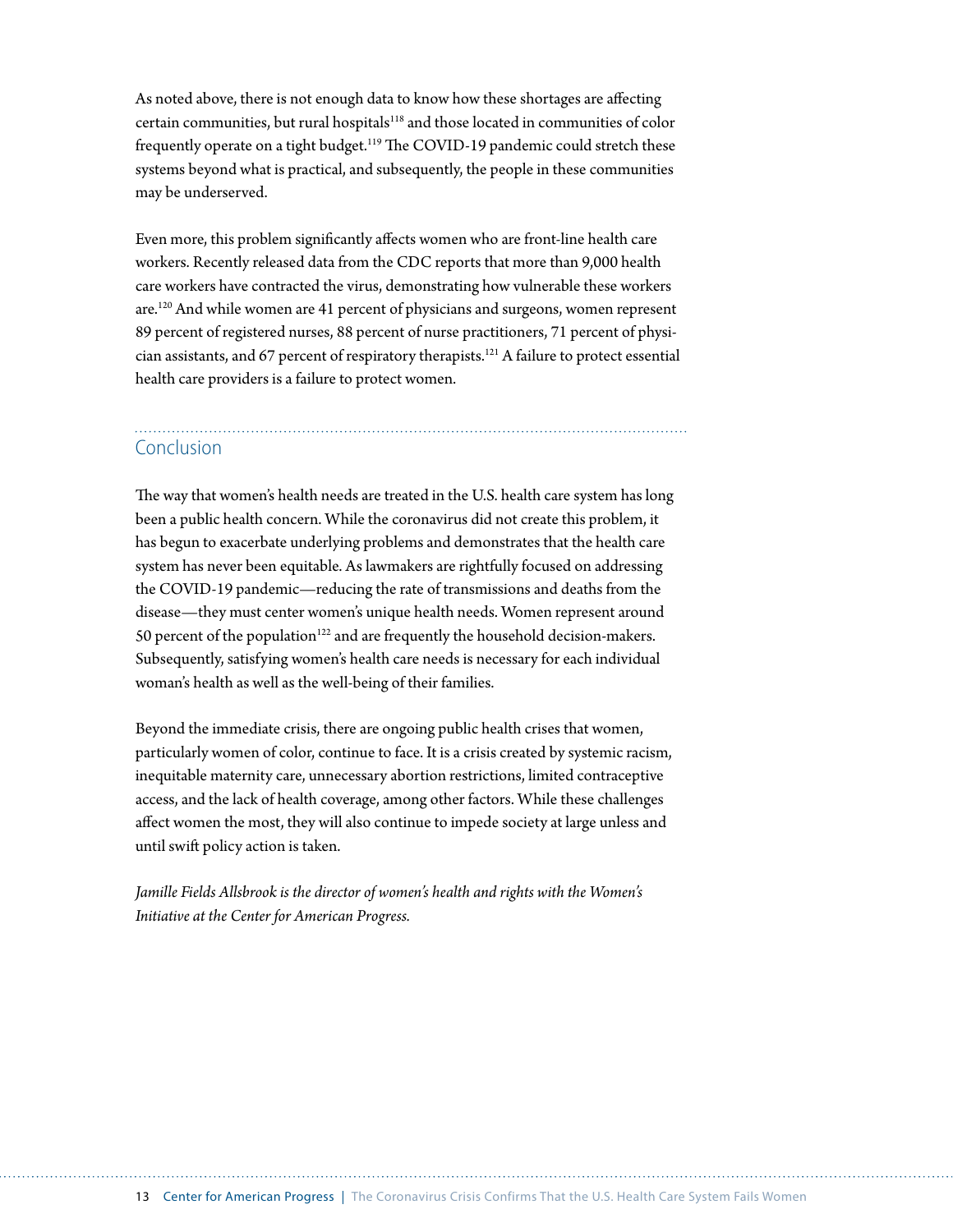### Endnotes

- 1 U.N. Population Fund, "COVID-19: A Gender Lens" (New York: 2020), available at [https://www.unfpa.org/resources/](https://www.unfpa.org/resources/covid-19-gender-lens) [covid-19-gender-lens.](https://www.unfpa.org/resources/covid-19-gender-lens)
- 2 Katie Polglase, Gianluca Mezzofiore, and Max Foster, "Here's why the coronavirus may be killing more men than women. The US should take note," CNN, March 14, 2020, available at [https://www.cnn.com/2020/03/24/health/](https://www.cnn.com/2020/03/24/health/coronavirus-gender-mortality-intl/index.html) [coronavirus-gender-mortality-intl/index.html](https://www.cnn.com/2020/03/24/health/coronavirus-gender-mortality-intl/index.html).
- 3 Alisha Haridasani Gupta, "Does Covid-19 Hit Women and Men Differently? U.S. Isn't Keeping Track," *The New York Times,* April 3, 2020, available at [https://](https://www.nytimes.com/2020/04/03/us/coronavirus-male-female-data-bias.html) [www.nytimes.com/2020/04/03/us/coronavirus](https://www.nytimes.com/2020/04/03/us/coronavirus-male-female-data-bias.html)[male-female-data-bias.html](https://www.nytimes.com/2020/04/03/us/coronavirus-male-female-data-bias.html); Vanessa Williams, "U.S. Government is urged to release race, ethnicity data on covid-19 cases," *The Washington Post,* April 6, 2020, available at [https://www.washingtonpost.com/politics/](https://www.washingtonpost.com/politics/government-urged-to-release-race-ethnicity-data-on-covid-19-cases/2020/04/06/7891aba0-7827-11ea-b6ff-597f170df8f8_story.html) [government-urged-to-release-race-ethnicity-data-on](https://www.washingtonpost.com/politics/government-urged-to-release-race-ethnicity-data-on-covid-19-cases/2020/04/06/7891aba0-7827-11ea-b6ff-597f170df8f8_story.html)[covid-19-cases/2020/04/06/7891aba0-7827-11ea-b6ff-](https://www.washingtonpost.com/politics/government-urged-to-release-race-ethnicity-data-on-covid-19-cases/2020/04/06/7891aba0-7827-11ea-b6ff-597f170df8f8_story.html)[597f170df8f8\\_story.html.](https://www.washingtonpost.com/politics/government-urged-to-release-race-ethnicity-data-on-covid-19-cases/2020/04/06/7891aba0-7827-11ea-b6ff-597f170df8f8_story.html)
- 4 CARE and International and International Rescue Committee, "Global Rapid Gender Analysis for COVID-19" (New York: 2020), available at [https://www.rescue.org/sites/default/](https://www.rescue.org/sites/default/files/document/4676/globalrgacovidrdm33120final.pdf) [files/document/4676/globalrgacovidrdm33120final.pdf](https://www.rescue.org/sites/default/files/document/4676/globalrgacovidrdm33120final.pdf).
- 5 Leah Rodriguez, "Women of Color Are Experiencing the Biggest Economic Loses Amid COVID-19 Pandemic," Global Citizen, April 8, 2020, available at [https://www.globalciti](https://www.globalcitizen.org/en/content/women-of-color-disproportionately-unemployed-covid/)[zen.org/en/content/women-of-color-disproportionately](https://www.globalcitizen.org/en/content/women-of-color-disproportionately-unemployed-covid/)[unemployed-covid/.](https://www.globalcitizen.org/en/content/women-of-color-disproportionately-unemployed-covid/)
- 6 Connor Maxwell, "Coronavirus Compounds Inequality and Endangers Communities of Color," Center for American Progress, March 27, 2020, available at [https://www.ameri](https://www.americanprogress.org/issues/race/news/2020/03/27/482337/coronavirus-compounds-inequality-endangers-communities-color/)[canprogress.org/issues/race/news/2020/03/27/482337/](https://www.americanprogress.org/issues/race/news/2020/03/27/482337/coronavirus-compounds-inequality-endangers-communities-color/) [coronavirus-compounds-inequality-endangers-communi](https://www.americanprogress.org/issues/race/news/2020/03/27/482337/coronavirus-compounds-inequality-endangers-communities-color/)[ties-color/.](https://www.americanprogress.org/issues/race/news/2020/03/27/482337/coronavirus-compounds-inequality-endangers-communities-color/)
- 7 Jamila Taylor and others, "Eliminating Racial Disparities in Maternal and Infant Mortality: A Comprehensive Policy Blueprint" (Washington: Center for American Progress, 2019), available at [https://www.americanprogress.org/](https://www.americanprogress.org/issues/women/reports/2019/05/02/469186/eliminating-racial-disparities-maternal-infant-mortality/) [issues/women/reports/2019/05/02/469186/eliminating](https://www.americanprogress.org/issues/women/reports/2019/05/02/469186/eliminating-racial-disparities-maternal-infant-mortality/)[racial-disparities-maternal-infant-mortality/](https://www.americanprogress.org/issues/women/reports/2019/05/02/469186/eliminating-racial-disparities-maternal-infant-mortality/).
- 8 Gabriela Weigel, "Novel Coronavirus 'COVID-19': Special Considerations for Pregnant Women," Kaiser Family Foundation, March 17, 2020, available at [https://www.kff.](https://www.kff.org/womens-health-policy/issue-brief/novel-coronavirus-covid-19-special-considerations-for-pregnant-women/) [org/womens-health-policy/issue-brief/novel-coronavirus](https://www.kff.org/womens-health-policy/issue-brief/novel-coronavirus-covid-19-special-considerations-for-pregnant-women/)[covid-19-special-considerations-for-pregnant-women/](https://www.kff.org/womens-health-policy/issue-brief/novel-coronavirus-covid-19-special-considerations-for-pregnant-women/).
- 9 Meagan Flynn, "'Those numbers take your breath away': Covid-19 is hitting Chicago's black neighborhoods much harder than others, officials say," *The Washington Post*, April 7, 2020, available at [https://www.washingtonpost.com/](https://www.washingtonpost.com/nation/2020/04/07/chicago-racial-disparity-coronavirus/) [nation/2020/04/07/chicago-racial-disparity-coronavirus/;](https://www.washingtonpost.com/nation/2020/04/07/chicago-racial-disparity-coronavirus/) Mike Wilkinson and Riley Beggin, "Black communities hit harder by coronavirus in Michigan, not just Detroit," Bridge, April 1, 2020, available at [https://www.bridgemi.com/](https://www.bridgemi.com/michigan-health-watch/black-communities-hit-harder-coronavirus-michigan-not-just-detroit) [michigan-health-watch/black-communities-hit-harder](https://www.bridgemi.com/michigan-health-watch/black-communities-hit-harder-coronavirus-michigan-not-just-detroit)[coronavirus-michigan-not-just-detroit;](https://www.bridgemi.com/michigan-health-watch/black-communities-hit-harder-coronavirus-michigan-not-just-detroit) Robert Samuels, "Covid-19 is ravaging black communities. A Milwaukee neighborhood is figuring out how to fight back," *The Washington Post*, April 6, 2020, available at [https://www.](https://www.washingtonpost.com/politics/covid-19-is-ravaging-black-communities-a-milwaukee-neighborhood-is-figuring-out-how-to-fight-back/2020/04/06/1ae56730-7714-11ea-ab25-4042e0259c6d_story.html) [washingtonpost.com/politics/covid-19-is-ravaging-black](https://www.washingtonpost.com/politics/covid-19-is-ravaging-black-communities-a-milwaukee-neighborhood-is-figuring-out-how-to-fight-back/2020/04/06/1ae56730-7714-11ea-ab25-4042e0259c6d_story.html)[communities-a-milwaukee-neighborhood-is-figuring-out](https://www.washingtonpost.com/politics/covid-19-is-ravaging-black-communities-a-milwaukee-neighborhood-is-figuring-out-how-to-fight-back/2020/04/06/1ae56730-7714-11ea-ab25-4042e0259c6d_story.html)[how-to-fight-back/2020/04/06/1ae56730-7714-11ea-ab25-](https://www.washingtonpost.com/politics/covid-19-is-ravaging-black-communities-a-milwaukee-neighborhood-is-figuring-out-how-to-fight-back/2020/04/06/1ae56730-7714-11ea-ab25-4042e0259c6d_story.html) [4042e0259c6d\\_story.html](https://www.washingtonpost.com/politics/covid-19-is-ravaging-black-communities-a-milwaukee-neighborhood-is-figuring-out-how-to-fight-back/2020/04/06/1ae56730-7714-11ea-ab25-4042e0259c6d_story.html).
- 10 Anusha Ravi, "How the U.S. Health Insurance System Excludes Abortion" (Washington: Center for American Progress, 2018), available at [https://www.americanprogress.](https://www.americanprogress.org/issues/women/reports/2018/07/20/453572/u-s-health-insurance-system-excludes-abortion/) [org/issues/women/reports/2018/07/20/453572/u-s](https://www.americanprogress.org/issues/women/reports/2018/07/20/453572/u-s-health-insurance-system-excludes-abortion/)[health-insurance-system-excludes-abortion/](https://www.americanprogress.org/issues/women/reports/2018/07/20/453572/u-s-health-insurance-system-excludes-abortion/).
- 11 Jonathan Bearak and others, "COVID-19 Abortion Bans Would Greatly Increase Driving Distances for Those Seeking Care," Guttmacher Institute, April 2020, available at [https://www.guttmacher.org/article/2020/04/covid-](https://www.guttmacher.org/article/2020/04/covid-19-abortion-bans-would-greatly-increase-driving-distances-those-seeking-care)[19-abortion-bans-would-greatly-increase-driving-distanc](https://www.guttmacher.org/article/2020/04/covid-19-abortion-bans-would-greatly-increase-driving-distances-those-seeking-care)[es-those-seeking-care.](https://www.guttmacher.org/article/2020/04/covid-19-abortion-bans-would-greatly-increase-driving-distances-those-seeking-care)

12 Katelyn Burns, "Coronavirus treatment research is being held up by Trump's ban on the use of fetal tissue," Vox March 19, 2020, available at [https://www.vox.com/policy-](https://www.vox.com/policy-and-politics/2020/3/19/21186743/coronavirus-treatment-research-delay-trump-fetal-tissue-ban)[and-politics/2020/3/19/21186743/coronavirus-treatment](https://www.vox.com/policy-and-politics/2020/3/19/21186743/coronavirus-treatment-research-delay-trump-fetal-tissue-ban)[research-delay-trump-fetal-tissue-ban.](https://www.vox.com/policy-and-politics/2020/3/19/21186743/coronavirus-treatment-research-delay-trump-fetal-tissue-ban)

- 13 Jessica Semega, "Pay is Up. Poverty is Down. How Women are Making Strides," U.S. Census Bureau, September 10, 2019, available at [https://www.census.gov/library/sto](https://www.census.gov/library/stories/2019/09/payday-poverty-and-women.html)[ries/2019/09/payday-poverty-and-women.html.](https://www.census.gov/library/stories/2019/09/payday-poverty-and-women.html)
- 14 Amanda Fins, "National Snapshot: Poverty among Women and Families, 2019" (Washington: National Women's Law Center, 2019), available at [https://nwlc-ciw49tixgw5lbab.](https://nwlc-ciw49tixgw5lbab.stackpathdns.com/wp-content/uploads/2019/10/PovertySnapshot2019-1.pdf) [stackpathdns.com/wp-content/uploads/2019/10/Pover](https://nwlc-ciw49tixgw5lbab.stackpathdns.com/wp-content/uploads/2019/10/PovertySnapshot2019-1.pdf)[tySnapshot2019-1.pdf.](https://nwlc-ciw49tixgw5lbab.stackpathdns.com/wp-content/uploads/2019/10/PovertySnapshot2019-1.pdf)
- 15 Robin Bleiweis, "Quick Facts about the Gender Wage Gap" (Washington: Center for American Progress, 2020), available at [https://www.americanprogress.org/issues/women/re](https://www.americanprogress.org/issues/women/reports/2020/03/24/482141/quick-facts-gender-wage-gap/)[ports/2020/03/24/482141/quick-facts-gender-wage-gap/](https://www.americanprogress.org/issues/women/reports/2020/03/24/482141/quick-facts-gender-wage-gap/).
- 16 National Women's Law Center, "Resource: When Hard Work Is Not Enough: Women in Low-Paid Jobs," available at [https://](https://nwlc.org/resources/when-hard-work-is-not-enough-women-in-low-paid-jobs/) [nwlc.org/resources/when-hard-work-is-not-enough-wom](https://nwlc.org/resources/when-hard-work-is-not-enough-women-in-low-paid-jobs/)[en-in-low-paid-jobs/](https://nwlc.org/resources/when-hard-work-is-not-enough-women-in-low-paid-jobs/) (last accessed April 2020).
- 17 Helen Lewis, "The Coronavirus Is a Disaster for Feminism," *The Atlantic*, March 19, 2020, available at [https://www.](https://www.theatlantic.com/international/archive/2020/03/feminism-womens-rights-coronavirus-covid19/608302/) [theatlantic.com/international/archive/2020/03/feminism](https://www.theatlantic.com/international/archive/2020/03/feminism-womens-rights-coronavirus-covid19/608302/)[womens-rights-coronavirus-covid19/608302/.](https://www.theatlantic.com/international/archive/2020/03/feminism-womens-rights-coronavirus-covid19/608302/)
- 18 Kaiser Family Foundation, "Women's Coverage, Access, and Affordability: Key Findings from the 2017 Kaiser Women's Health Survey" (Washington: 2018), available at [https://](https://www.kff.org/womens-health-policy/issue-brief/womens-coverage-access-and-affordability-key-findings-from-the-2017-kaiser-womens-health-survey/) [www.kff.org/womens-health-policy/issue-brief/womens](https://www.kff.org/womens-health-policy/issue-brief/womens-coverage-access-and-affordability-key-findings-from-the-2017-kaiser-womens-health-survey/)[coverage-access-and-affordability-key-findings-from-the-](https://www.kff.org/womens-health-policy/issue-brief/womens-coverage-access-and-affordability-key-findings-from-the-2017-kaiser-womens-health-survey/)[2017-kaiser-womens-health-survey/.](https://www.kff.org/womens-health-policy/issue-brief/womens-coverage-access-and-affordability-key-findings-from-the-2017-kaiser-womens-health-survey/)
- 19 Families First Coronavirus Response Act, Public Law 116- 127, 116th Cong., 2nd sess. (March 18, 2020), available at [https://www.congress.gov/bill/116th-congress/house](https://www.congress.gov/bill/116th-congress/house-bill/6201/text)[bill/6201/text.](https://www.congress.gov/bill/116th-congress/house-bill/6201/text)
- 20 Katie Keith, "Unpacking The Coverage Provisions In The House Coronavirus Bill," *Health Affairs*, March 16, 2020, available at [https://www.healthaffairs.org/do/10.1377/](https://www.healthaffairs.org/do/10.1377/hblog20200316.471367/full/) [hblog20200316.471367/full/](https://www.healthaffairs.org/do/10.1377/hblog20200316.471367/full/).
- 21 National Partnership for Women and Families, "Short-Term, Limited-Duration Plans: A Disaster for Women and Families" (Washington: 2018), available at [https://www.](https://www.nationalpartnership.org/our-work/resources/health-care/short-term-limited-duration-health-plans.pdf) [nationalpartnership.org/our-work/resources/health-care/](https://www.nationalpartnership.org/our-work/resources/health-care/short-term-limited-duration-health-plans.pdf) [short-term-limited-duration-health-plans.pdf.](https://www.nationalpartnership.org/our-work/resources/health-care/short-term-limited-duration-health-plans.pdf)
- 22 Georgetown University Health Policy Institute Center on Health Insurance Reforms Faculty, "New Trump Executive Order Could Expand Enrollment in Health Care Sharing Ministries, Direct Primary Care Arrangement," June 27, 2019, available at [http://chirblog.org/new-executive](http://chirblog.org/new-executive-order-hcsms-dpcas/)[order-hcsms-dpcas/](http://chirblog.org/new-executive-order-hcsms-dpcas/).
- 23 Jamille Fields and Stephanie Glover, "We need another July 4 uprising to protect women's health," Stat News, July 6, 2018, available at [https://www.statnews.com/2018/07/06/](https://www.statnews.com/2018/07/06/protect-womens-health-obamacare/) [protect-womens-health-obamacare/.](https://www.statnews.com/2018/07/06/protect-womens-health-obamacare/)
- 24 Ben Conarck, "A Miami man who flew to China worried he might have coronavirus. He may owe thousands," *Miami Herald,* February 24, 2020, available at [https://www.miami](https://www.miamiherald.com/news/health-care/article240476806.html)[herald.com/news/health-care/article240476806.html.](https://www.miamiherald.com/news/health-care/article240476806.html)
- 25 Theresa Chalhoub, "ACA Sabotage Puts Women's Health at Risk," Center for American Progress, September 13, 2018, available at [https://www.americanprogress.org/issues/](https://www.americanprogress.org/issues/healthcare/news/2018/09/13/458093/aca-sabotage-puts-womens-health-risk/) [healthcare/news/2018/09/13/458093/aca-sabotage-puts](https://www.americanprogress.org/issues/healthcare/news/2018/09/13/458093/aca-sabotage-puts-womens-health-risk/)[womens-health-risk/](https://www.americanprogress.org/issues/healthcare/news/2018/09/13/458093/aca-sabotage-puts-womens-health-risk/).
- 26 Center for Medicare and Medicaid Services Center for Consumer Information and Insurance Oversight, "FAQs on Essential Health Benefit Coverage and the Coronavirus (COVID-19)" (Washington: U.S. Department of Health and Human Services, 2020), available at [https://www.cms.gov/](https://www.cms.gov/CCIIO/Resources/Fact-Sheets-and-FAQs/Downloads/EHB-Benchmark-Coverage-of-COVID-19.pdf) [CCIIO/Resources/Fact-Sheets-and-FAQs/Downloads/EHB-](https://www.cms.gov/CCIIO/Resources/Fact-Sheets-and-FAQs/Downloads/EHB-Benchmark-Coverage-of-COVID-19.pdf)[Benchmark-Coverage-of-COVID-19.pdf](https://www.cms.gov/CCIIO/Resources/Fact-Sheets-and-FAQs/Downloads/EHB-Benchmark-Coverage-of-COVID-19.pdf).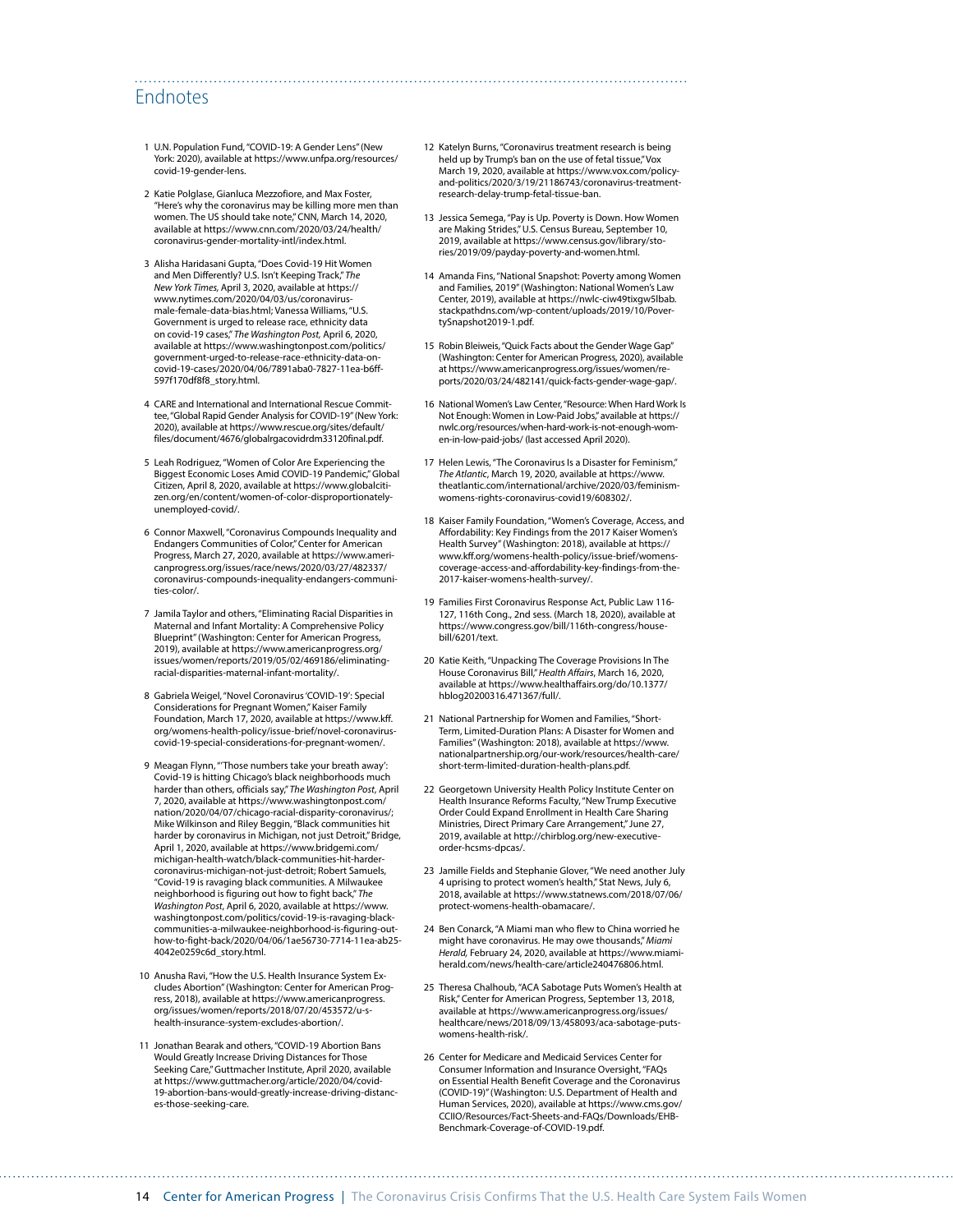- 27 Kaiser Family Foundation, "Health Insurance Coverage of the Total Population," available at [https://www.kff.org/other/](https://www.kff.org/other/state-indicator/total-population/?dataView=1¤tTimeframe=0&sortModel=%7B%22colId%22:%22Location%22,%22sort%22:%22asc%22%7D) [state-indicator/total-population/?dataView=1&currentTimef](https://www.kff.org/other/state-indicator/total-population/?dataView=1¤tTimeframe=0&sortModel=%7B%22colId%22:%22Location%22,%22sort%22:%22asc%22%7D) [rame=0&sortModel=%7B%22colId%22:%22Location%22,%](https://www.kff.org/other/state-indicator/total-population/?dataView=1¤tTimeframe=0&sortModel=%7B%22colId%22:%22Location%22,%22sort%22:%22asc%22%7D) [22sort%22:%22asc%22%7D](https://www.kff.org/other/state-indicator/total-population/?dataView=1¤tTimeframe=0&sortModel=%7B%22colId%22:%22Location%22,%22sort%22:%22asc%22%7D) (last accessed April 2020).
- 28 Matthew Rae and others, "Potential costs of COVID-19 treatment for people with employer coverage" (Peterson-KFF Health Systems Tracker, 2020), available at [https://www.](https://www.healthsystemtracker.org/brief/potential-costs-of-coronavirus-treatment-for-people-with-employer-coverage/) [healthsystemtracker.org/brief/potential-costs-of-coronavi](https://www.healthsystemtracker.org/brief/potential-costs-of-coronavirus-treatment-for-people-with-employer-coverage/)[rus-treatment-for-people-with-employer-coverage/](https://www.healthsystemtracker.org/brief/potential-costs-of-coronavirus-treatment-for-people-with-employer-coverage/).
- 29 Karen Pollitz, "Private Health Coverage of COVID-19: Key Facts and Issues," Kaiser Family Foundation, March 18, 2020, available at [https://www.kff.org/private-insurance/](https://www.kff.org/private-insurance/issue-brief/private-health-coverage-of-covid-19-key-facts-and-issues/) [issue-brief/private-health-coverage-of-covid-19-key](https://www.kff.org/private-insurance/issue-brief/private-health-coverage-of-covid-19-key-facts-and-issues/)[facts-and-issues/.](https://www.kff.org/private-insurance/issue-brief/private-health-coverage-of-covid-19-key-facts-and-issues/)
- 30 Kaiser Family Foundation, "Uninsured Rates for Nonelderly Adults by Gender," available at [https://www.kff.org/unin](https://www.kff.org/uninsured/state-indicator/rate-by-gender/?currentTimeframe=0&sortModel=%7B%22colId%22:%22Location%22,%22sort%22:%22asc%22%7D)[sured/state-indicator/rate-by-gender/?currentTimeframe=](https://www.kff.org/uninsured/state-indicator/rate-by-gender/?currentTimeframe=0&sortModel=%7B%22colId%22:%22Location%22,%22sort%22:%22asc%22%7D) [0&sortModel=%7B%22colId%22:%22Location%22,%22sor](https://www.kff.org/uninsured/state-indicator/rate-by-gender/?currentTimeframe=0&sortModel=%7B%22colId%22:%22Location%22,%22sort%22:%22asc%22%7D) [t%22:%22asc%22%7D](https://www.kff.org/uninsured/state-indicator/rate-by-gender/?currentTimeframe=0&sortModel=%7B%22colId%22:%22Location%22,%22sort%22:%22asc%22%7D) (last accessed April 2020).
- 31 Kaiser Family Foundation, "Health Insurance Coverage of the Total Population."
- 32 Power to Decide, "Special Enrollment Periods and Other Ways to Get Insurance Right Now," March 18, 2020, available at [https://powertodecide.org/news/12-states-are](https://powertodecide.org/news/12-states-are-starting-special-enrollment-period)[starting-special-enrollment-period.](https://powertodecide.org/news/12-states-are-starting-special-enrollment-period)
- 33 Margot Sanger-Katz and Reed Abelson, "Obamacare Markets Will Not Reopen, Trump Decides," *The New York Times,* April 1, 2020, available at [https://www.nytimes.com/2020/04/01/](https://www.nytimes.com/2020/04/01/upshot/obamacare-markets-coronavirus-trump.html) [upshot/obamacare-markets-coronavirus-trump.html](https://www.nytimes.com/2020/04/01/upshot/obamacare-markets-coronavirus-trump.html).
- 34 Taylor and others, "Eliminating Racial Disparities in Maternal and Infant Mortality."
- 35 American College of Obstetricians and Gynecologists, "ACOG Statement on Latest CDC Travel Warning and Practice Advisory," August 4, 2016, available at [https://](https://www.acog.org/news/news-releases/2016/08/acog-statement-on-latest-cdc-travel-warning-and-practice-advisory) [www.acog.org/news/news-releases/2016/08/acog-state](https://www.acog.org/news/news-releases/2016/08/acog-statement-on-latest-cdc-travel-warning-and-practice-advisory)[ment-on-latest-cdc-travel-warning-and-practice-advisory;](https://www.acog.org/news/news-releases/2016/08/acog-statement-on-latest-cdc-travel-warning-and-practice-advisory) American College of Obstetricians and Gynecologists, "ACOG Committee Opinion: Management of Patients in the Context of Zika Virus" (Washington: 2019), available at [https://www.acog.org/clinical/clinical-guidance/commit](https://www.acog.org/clinical/clinical-guidance/committee-opinion/articles/2019/09/management-of-patients-in-the-context-of-zika-virus)[tee-opinion/articles/2019/09/management-of-patients-in](https://www.acog.org/clinical/clinical-guidance/committee-opinion/articles/2019/09/management-of-patients-in-the-context-of-zika-virus)[the-context-of-zika-virus.](https://www.acog.org/clinical/clinical-guidance/committee-opinion/articles/2019/09/management-of-patients-in-the-context-of-zika-virus)
- 36 Centers for Disease Control and Prevention, "Women and Their Partners Trying to Become Pregnant," available at [https://www.cdc.gov/pregnancy/zika/women-and-their](https://www.cdc.gov/pregnancy/zika/women-and-their-partners.html?CDC_AA_refVal=https%3A%2F%2Fwww.cdc.gov%2Fzika%2Fpregnancy%2Fwomen-and-their-partners.html)[partners.html?CDC\\_AA\\_refVal=https%3A%2F%2Fwww.](https://www.cdc.gov/pregnancy/zika/women-and-their-partners.html?CDC_AA_refVal=https%3A%2F%2Fwww.cdc.gov%2Fzika%2Fpregnancy%2Fwomen-and-their-partners.html) [cdc.gov%2Fzika%2Fpregnancy%2Fwomen-and-their](https://www.cdc.gov/pregnancy/zika/women-and-their-partners.html?CDC_AA_refVal=https%3A%2F%2Fwww.cdc.gov%2Fzika%2Fpregnancy%2Fwomen-and-their-partners.html)[partners.html](https://www.cdc.gov/pregnancy/zika/women-and-their-partners.html?CDC_AA_refVal=https%3A%2F%2Fwww.cdc.gov%2Fzika%2Fpregnancy%2Fwomen-and-their-partners.html) (last accessed April 2020).
- 37 Centers for Disease Control and Prevention, "Coronavirus Disease 2019 (COVID-19): Pregnancy and Breastfeeding," available at [https://www.cdc.gov/coronavirus/2019-ncov/](https://www.cdc.gov/coronavirus/2019-ncov/need-extra-precautions/pregnancy-breastfeeding.html) [need-extra-precautions/pregnancy-breastfeeding.html](https://www.cdc.gov/coronavirus/2019-ncov/need-extra-precautions/pregnancy-breastfeeding.html) (last accessed April 2020).
- 38 American Society for Reproductive Medicine, "Patient Management and Clinical Recommendations During the Coronavirus (COVID-19) Pandemic As of March 17, 2020" (Birmingham, AL: 2020), available at [https://www.asrm.](https://www.asrm.org/globalassets/asrm/asrm-content/news-and-publications/covid-19/covidtaskforce.pdf) [org/globalassets/asrm/asrm-content/news-and-publica](https://www.asrm.org/globalassets/asrm/asrm-content/news-and-publications/covid-19/covidtaskforce.pdf)[tions/covid-19/covidtaskforce.pdf](https://www.asrm.org/globalassets/asrm/asrm-content/news-and-publications/covid-19/covidtaskforce.pdf); American Society for Reproductive Medicine, "Patient Management and Clinical Recommendations During the Coronavirus (COVID-19) Pandemic: Update #1 (March 30, 2020 through April 13, 2020)" (Birmingham, AL: 2020), available at [https://www.](https://www.asrm.org/globalassets/asrm/asrm-content/news-and-publications/covid-19/covidtaskforceupdate1.pdf) [asrm.org/globalassets/asrm/asrm-content/news-and](https://www.asrm.org/globalassets/asrm/asrm-content/news-and-publications/covid-19/covidtaskforceupdate1.pdf)[publications/covid-19/covidtaskforceupdate1.pdf.](https://www.asrm.org/globalassets/asrm/asrm-content/news-and-publications/covid-19/covidtaskforceupdate1.pdf)
- 39 American Medical Association, "Helping private practices navigate non-essential care during COVID-19," available at [https://www.ama-assn.org/delivering-care/public-health/](https://www.ama-assn.org/delivering-care/public-health/helping-private-practices-navigate-non-essential-care-during-covid-19) [helping-private-practices-navigate-non-essential-care](https://www.ama-assn.org/delivering-care/public-health/helping-private-practices-navigate-non-essential-care-during-covid-19)[during-covid-19](https://www.ama-assn.org/delivering-care/public-health/helping-private-practices-navigate-non-essential-care-during-covid-19) (last accessed April 2020).
- 40 Sarah Mervosh, Denise Lu, and Vanessa Swales, "See Which States and Cities Have Told Residents to Stay at Home," *The New York Times*, April 7, 2020, available at [https://www.](https://www.nytimes.com/interactive/2020/us/coronavirus-stay-at-home-order.html) [nytimes.com/interactive/2020/us/coronavirus-stay-at](https://www.nytimes.com/interactive/2020/us/coronavirus-stay-at-home-order.html)[home-order.html](https://www.nytimes.com/interactive/2020/us/coronavirus-stay-at-home-order.html).
- 41 Kaiser Family Foundation, "Oral Contraceptive Pills," May 23, 2019, available at [https://www.kff.org/womens-health](https://www.kff.org/womens-health-policy/fact-sheet/oral-contraceptive-pills/)[policy/fact-sheet/oral-contraceptive-pills/.](https://www.kff.org/womens-health-policy/fact-sheet/oral-contraceptive-pills/)
- 42 Maxwell, "Coronavirus Compounds Inequality and Endangers Communities of Color.
- 43 Centers for Disease Control and Prevention, "Coronavirus Disease 2019 (COVID-19): People with Moderate to Severe Asthma," available at [https://www.cdc.gov/](https://www.cdc.gov/coronavirus/2019-ncov/need-extra-precautions/asthma.html) [coronavirus/2019-ncov/need-extra-precautions/asthma.](https://www.cdc.gov/coronavirus/2019-ncov/need-extra-precautions/asthma.html) [html](https://www.cdc.gov/coronavirus/2019-ncov/need-extra-precautions/asthma.html) (last accessed April 2020).
- 44 Maxwell, "Coronavirus Compounds Inequality and Endangers Communities of Color."
- 45 Centers for Disease Control and Prevention, "Coronavirus Disease 2019 (COVID-19): Information for People who are at Higher Risk for Severe Illness," available at [https://www.](https://www.cdc.gov/coronavirus/2019-ncov/need-extra-precautions/groups-at-higher-risk.html) [cdc.gov/coronavirus/2019-ncov/need-extra-precautions/](https://www.cdc.gov/coronavirus/2019-ncov/need-extra-precautions/groups-at-higher-risk.html) [groups-at-higher-risk.html](https://www.cdc.gov/coronavirus/2019-ncov/need-extra-precautions/groups-at-higher-risk.html) (last accessed April 2020).
- 46 U.S. Census Bureau, "QuickFacts: United States: Table: People: Black or African American alone, percent," available at https://www.census.gov/quickfacts/fact/table/US/ RHI225218#RHI225218 (last accessed April 2020).
- 47 U.S. Department of Health and Human Services Office of Minority Health, "HIV/AIDS and African Americans," available at [https://minorityhealth.hhs.gov/omh/browse.](https://minorityhealth.hhs.gov/omh/browse.aspx?lvl=4&lvlid=21) [aspx?lvl=4&lvlid=21](https://minorityhealth.hhs.gov/omh/browse.aspx?lvl=4&lvlid=21) (last accessed April 2020).
- 48 Ibram X. Kendi, "Why Don't We Know Who the Coronavirus Victims Are?", *The Atlantic*, April 1, 2020, available at [https://](https://www.theatlantic.com/ideas/archive/2020/04/stop-looking-away-race-covid-19-victims/609250/) [www.theatlantic.com/ideas/archive/2020/04/stop-look](https://www.theatlantic.com/ideas/archive/2020/04/stop-looking-away-race-covid-19-victims/609250/)[ing-away-race-covid-19-victims/609250/](https://www.theatlantic.com/ideas/archive/2020/04/stop-looking-away-race-covid-19-victims/609250/).
- 49 Centers for Disease Control and Prevention, "Hospitalization Rates and Characteristics of Patients Hospitalized with Laboratory – Confirmed Coronavirus Disease 2019 – COVID-NET, 14 States, March 1–30, 2020," April 17, 2020, available at [https://www.cdc.gov/mmwr/volumes/69/wr/](https://www.cdc.gov/mmwr/volumes/69/wr/mm6915e3.htm?s_cid=mm6915e3_w) [mm6915e3.htm?s\\_cid=mm6915e3\\_w;](https://www.cdc.gov/mmwr/volumes/69/wr/mm6915e3.htm?s_cid=mm6915e3_w) Samantha Artiga, Rachel Garfield, and Kendal Orgera, "Communities of Color at Higher Risk for Health and Economic Challenges due to COVID-19," Kaiser Family Foundation, April 7, 2020, available at [https://www.kff.org/disparities-policy/issue](https://www.kff.org/disparities-policy/issue-brief/communities-of-color-at-higher-risk-for-health-and-economic-challenges-due-to-covid-19/)[brief/communities-of-color-at-higher-risk-for-health-and](https://www.kff.org/disparities-policy/issue-brief/communities-of-color-at-higher-risk-for-health-and-economic-challenges-due-to-covid-19/)[economic-challenges-due-to-covid-19/](https://www.kff.org/disparities-policy/issue-brief/communities-of-color-at-higher-risk-for-health-and-economic-challenges-due-to-covid-19/).
- 50 National Academies of Sciences, Engineering, and Medicine, "Communities in Action: Pathways to Health Equity" (Washington: 2017), available at [https://www.nap.](https://www.nap.edu/catalog/24624/communities-in-action-pathways-to-health-equity) [edu/catalog/24624/communities-in-action-pathways-to](https://www.nap.edu/catalog/24624/communities-in-action-pathways-to-health-equity)[health-equity](https://www.nap.edu/catalog/24624/communities-in-action-pathways-to-health-equity).
- 51 Jasmine Tucker and Julie Vogtman, "When Hard Work is Not Enough: Women in Low-Paid Jobs" (Washington: National Women's Law Center, 2020), available at [https://](https://nwlc-ciw49tixgw5lbab.stackpathdns.com/wp-content/uploads/2020/04/Women-in-Low-Paid-Jobs-report_pp04-FINAL-4.2.pdf) [nwlc-ciw49tixgw5lbab.stackpathdns.com/wp-content/](https://nwlc-ciw49tixgw5lbab.stackpathdns.com/wp-content/uploads/2020/04/Women-in-Low-Paid-Jobs-report_pp04-FINAL-4.2.pdf) [uploads/2020/04/Women-in-Low-Paid-Jobs-report\\_pp04-](https://nwlc-ciw49tixgw5lbab.stackpathdns.com/wp-content/uploads/2020/04/Women-in-Low-Paid-Jobs-report_pp04-FINAL-4.2.pdf) [FINAL-4.2.pdf](https://nwlc-ciw49tixgw5lbab.stackpathdns.com/wp-content/uploads/2020/04/Women-in-Low-Paid-Jobs-report_pp04-FINAL-4.2.pdf).
- 52 Samuels, "Covid-19 is ravaging black communities. A Milwaukee neighborhood is figuring out how to fight back."
- 53 William H. Shrank, Teresa L. Rogstad, and Natasha Parekh, "Waste in the US Health Care System: Estimated Costs and Potential for Savings," *Journal of the American Medical Association* 322 (15) (2019): 1501–1509, available at [https://](https://jamanetwork.com/journals/jama/article-abstract/2752664) [jamanetwork.com/journals/jama/article-abstract/2752664](https://jamanetwork.com/journals/jama/article-abstract/2752664).
- 54 Casey Leins, "States With the Highest Maternal Mortality Rates," *U.S. News and World Report,* June 12, 2019, available at [https://www.usnews.com/news/best-states/ar](https://www.usnews.com/news/best-states/articles/2019-06-12/these-states-have-the-highest-maternal-mortality-rates)[ticles/2019-06-12/these-states-have-the-highest-maternal](https://www.usnews.com/news/best-states/articles/2019-06-12/these-states-have-the-highest-maternal-mortality-rates)[mortality-rates](https://www.usnews.com/news/best-states/articles/2019-06-12/these-states-have-the-highest-maternal-mortality-rates).
- 55 Taylor and others, "Eliminating Racial Disparities in Maternal and Infant Mortality."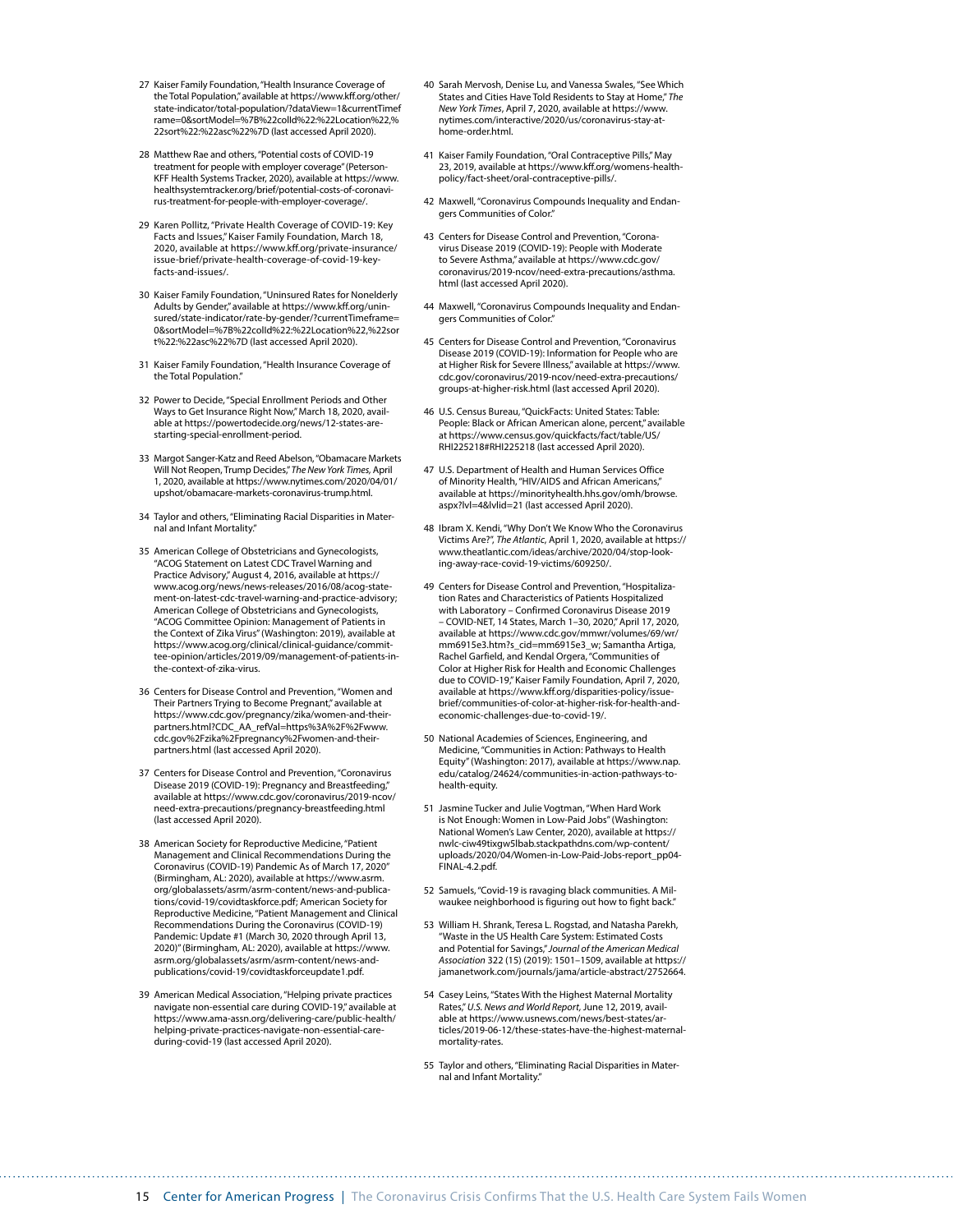- 56 Christina Caron and Katie Van Syckle, "Some Pregnant Women in New York City Will Have to Deliver Babies Alone," *The New York Times*, March 24, 2020, available at [https://www.nytimes.com/2020/03/24/parenting/](https://www.nytimes.com/2020/03/24/parenting/coronavirus-labor-birth.html) [coronavirus-labor-birth.html;](https://www.nytimes.com/2020/03/24/parenting/coronavirus-labor-birth.html) Anna Orso, "Distancing while due: The coronavirus is rapidly changing pregnancy," *The Philadelphia Inquirer*, March 18, 2020, available at [https://www.inquirer.com/health/coronavirus/corona](https://www.inquirer.com/health/coronavirus/coronavirus-pregnant-women-social-distancing-20200318.html?cid=Philly.com+Facebook&utm_campaign=Philly.com+Facebook+Account&utm_source=facebook.com&utm_medium=social&fbclid=IwAR0tWKKetWBtH_d7UX5vJBJ709ncUa-rmJSUyxrLfOJOKcxHP8Kyr0aubEQ)[virus-pregnant-women-social-distancing-20200318.](https://www.inquirer.com/health/coronavirus/coronavirus-pregnant-women-social-distancing-20200318.html?cid=Philly.com+Facebook&utm_campaign=Philly.com+Facebook+Account&utm_source=facebook.com&utm_medium=social&fbclid=IwAR0tWKKetWBtH_d7UX5vJBJ709ncUa-rmJSUyxrLfOJOKcxHP8Kyr0aubEQ) [html?cid=Philly.com+Facebook&utm\\_campaign=Philly.](https://www.inquirer.com/health/coronavirus/coronavirus-pregnant-women-social-distancing-20200318.html?cid=Philly.com+Facebook&utm_campaign=Philly.com+Facebook+Account&utm_source=facebook.com&utm_medium=social&fbclid=IwAR0tWKKetWBtH_d7UX5vJBJ709ncUa-rmJSUyxrLfOJOKcxHP8Kyr0aubEQ) [com+Facebook+Account&utm\\_source=facebook.](https://www.inquirer.com/health/coronavirus/coronavirus-pregnant-women-social-distancing-20200318.html?cid=Philly.com+Facebook&utm_campaign=Philly.com+Facebook+Account&utm_source=facebook.com&utm_medium=social&fbclid=IwAR0tWKKetWBtH_d7UX5vJBJ709ncUa-rmJSUyxrLfOJOKcxHP8Kyr0aubEQ) [com&utm\\_medium=social&fbclid=IwAR0tWKKetWB](https://www.inquirer.com/health/coronavirus/coronavirus-pregnant-women-social-distancing-20200318.html?cid=Philly.com+Facebook&utm_campaign=Philly.com+Facebook+Account&utm_source=facebook.com&utm_medium=social&fbclid=IwAR0tWKKetWBtH_d7UX5vJBJ709ncUa-rmJSUyxrLfOJOKcxHP8Kyr0aubEQ) [tH\\_d7UX5vJBJ709ncUa-rmJSUyxrLfOJOKcxHP8Kyr0aubEQ](https://www.inquirer.com/health/coronavirus/coronavirus-pregnant-women-social-distancing-20200318.html?cid=Philly.com+Facebook&utm_campaign=Philly.com+Facebook+Account&utm_source=facebook.com&utm_medium=social&fbclid=IwAR0tWKKetWBtH_d7UX5vJBJ709ncUa-rmJSUyxrLfOJOKcxHP8Kyr0aubEQ).
- 57 Carol Sakala and others, "Listening to Mothers in California: A Population-Based Survey of Women's Childbearing Experiences" (Washington: National Partnership for Women and Families, 2018), available at [https://www.chcf.org/wp-con](https://www.chcf.org/wp-content/uploads/2018/09/ListeningMothersCAFullSurveyReport2018.pdf?utm_source=National%20Partnership&utm_medium=PDF_Link&utm_campaign=Listening%20to%20Mothers)[tent/uploads/2018/09/ListeningMothersCAFullSurveyRe](https://www.chcf.org/wp-content/uploads/2018/09/ListeningMothersCAFullSurveyReport2018.pdf?utm_source=National%20Partnership&utm_medium=PDF_Link&utm_campaign=Listening%20to%20Mothers)[port2018.pdf?utm\\_source=National%20Partnership&utm\\_](https://www.chcf.org/wp-content/uploads/2018/09/ListeningMothersCAFullSurveyReport2018.pdf?utm_source=National%20Partnership&utm_medium=PDF_Link&utm_campaign=Listening%20to%20Mothers) [medium=PDF\\_Link&utm\\_campaign=Listening%20to%20](https://www.chcf.org/wp-content/uploads/2018/09/ListeningMothersCAFullSurveyReport2018.pdf?utm_source=National%20Partnership&utm_medium=PDF_Link&utm_campaign=Listening%20to%20Mothers) [Mothers](https://www.chcf.org/wp-content/uploads/2018/09/ListeningMothersCAFullSurveyReport2018.pdf?utm_source=National%20Partnership&utm_medium=PDF_Link&utm_campaign=Listening%20to%20Mothers).
- 58 World Health Organization, "Q&A on COVID-19, pregnancy, childbirth and breastfeeding," Press release, March 18, 2020, available at [https://www.who.int/news-room/q-a](https://www.who.int/news-room/q-a-detail/q-a-on-covid-19-pregnancy-childbirth-and-breastfeeding)[detail/q-a-on-covid-19-pregnancy-childbirth-and-breast](https://www.who.int/news-room/q-a-detail/q-a-on-covid-19-pregnancy-childbirth-and-breastfeeding)[feeding.](https://www.who.int/news-room/q-a-detail/q-a-on-covid-19-pregnancy-childbirth-and-breastfeeding)
- 59 New York State Gov. Andrew M. Cuomo, "Executive Order No. 202.12: Continuing Temporary Suspension and Modification of Laws Relating to the Disaster Emergency," March 28, 2020, available at [https://www.governor.ny.gov/](https://www.governor.ny.gov/news/no-20212-continuing-temporary-suspension-and-modification-laws-relating-disaster-emergency) [news/no-20212-continuing-temporary-suspension-and](https://www.governor.ny.gov/news/no-20212-continuing-temporary-suspension-and-modification-laws-relating-disaster-emergency)[modification-laws-relating-disaster-emergency.](https://www.governor.ny.gov/news/no-20212-continuing-temporary-suspension-and-modification-laws-relating-disaster-emergency)
- 60 Foundation for the Advancement of Midwifery, "FAM Statement on Out-of-Hospital Birth and Pandemic Planning," Press release, March 23, 2020, available at [https://formid](https://formidwifery.org/wp-content/uploads/2020/03/out-of-hospital-birth-and-pandemic-planning-fam-march-23-2020.pdf)[wifery.org/wp-content/uploads/2020/03/out-of-hospital](https://formidwifery.org/wp-content/uploads/2020/03/out-of-hospital-birth-and-pandemic-planning-fam-march-23-2020.pdf)[birth-and-pandemic-planning-fam-march-23-2020.pdf;](https://formidwifery.org/wp-content/uploads/2020/03/out-of-hospital-birth-and-pandemic-planning-fam-march-23-2020.pdf) National Advocates for Pregnant Women, "What We Can Learn From Hospital Restrictions on Birth Support During the Coronavirus Pandemic," March 26, 2020, available at [http://advocatesforpregnantwomen.org/blog/2020/03/](http://advocatesforpregnantwomen.org/blog/2020/03/what_we_can_learn_from_hospita.php) [what\\_we\\_can\\_learn\\_from\\_hospita.php.](http://advocatesforpregnantwomen.org/blog/2020/03/what_we_can_learn_from_hospita.php)
- 61 Kaiser Family Foundation, "Medicaid Benefits: Freestanding Birth Center Services," available at [https://www.kff.org/](https://www.kff.org/other/state-indicator/medicaid-benefits-freestanding-birth-center-services/?currentTimeframe=0&sortModel=%7B%22colId%22:%22Location%22,%22sort%22:%22asc%22%7D) [other/state-indicator/medicaid-benefits-freestanding](https://www.kff.org/other/state-indicator/medicaid-benefits-freestanding-birth-center-services/?currentTimeframe=0&sortModel=%7B%22colId%22:%22Location%22,%22sort%22:%22asc%22%7D)[birth-center-services/?currentTimeframe=0&sortModel=%](https://www.kff.org/other/state-indicator/medicaid-benefits-freestanding-birth-center-services/?currentTimeframe=0&sortModel=%7B%22colId%22:%22Location%22,%22sort%22:%22asc%22%7D) [7B%22colId%22:%22Location%22,%22sort%22:%22asc%2](https://www.kff.org/other/state-indicator/medicaid-benefits-freestanding-birth-center-services/?currentTimeframe=0&sortModel=%7B%22colId%22:%22Location%22,%22sort%22:%22asc%22%7D) [2%7D](https://www.kff.org/other/state-indicator/medicaid-benefits-freestanding-birth-center-services/?currentTimeframe=0&sortModel=%7B%22colId%22:%22Location%22,%22sort%22:%22asc%22%7D) (last accessed April 2020).
- 62 Ibid.
- 63 Foundation for the Advancement of Midwifery, "FAM Statement on Out-of-Hospital Birth and Pandemic Planning."
- 64 Kenneth J. Gruber, Susan H. Cupito, and Christina F. Dobson, "Impact of Doulas on Healthy Birth Outcomes," *The Journal of Perinatal Education* 22 (1) (2013): 49–58, available at [https://www.ncbi.nlm.nih.gov/pmc/articles/](https://www.ncbi.nlm.nih.gov/pmc/articles/PMC3647727/) [PMC3647727/;](https://www.ncbi.nlm.nih.gov/pmc/articles/PMC3647727/) Meghan A. Bohren and others, "Continuous support for women during childbirth," *Cochrane Database of Systematic Reviews* 7 (2017), available at [https://](https://www.cochranelibrary.com/cdsr/doi/10.1002/14651858.CD003766.pub6/full) [www.cochranelibrary.com/cdsr/doi/10.1002/14651858.](https://www.cochranelibrary.com/cdsr/doi/10.1002/14651858.CD003766.pub6/full) [CD003766.pub6/full;](https://www.cochranelibrary.com/cdsr/doi/10.1002/14651858.CD003766.pub6/full) Saraswathi Vedam and others, "Mapping integration of midwives across the United States: Impact on access, equity, and outcomes," *PLOS One* 13 (2) (2018), available at [https://journals.plos.org/plosone/](https://journals.plos.org/plosone/article?id=10.1371/journal.pone.0192523) [article?id=10.1371/journal.pone.0192523](https://journals.plos.org/plosone/article?id=10.1371/journal.pone.0192523).
- 65 Amy Chen and Dhara Patel, "State and Federal Legislation Relating to Doula Care" (Washington: National Health Law Program, 2019), available at
- [https://healthlaw.org/resource/state-and-federal-legislative](https://healthlaw.org/resource/state-and-federal-legislative-proposals-relating-to-doula-care/)[proposals-relating-to-doula-care/](https://healthlaw.org/resource/state-and-federal-legislative-proposals-relating-to-doula-care/).
- 66 Kaiser Family Foundation, "Medicaid Benefits: Nurse Midwife Services," available at [https://www.kff.org/medicaid/](https://www.kff.org/medicaid/state-indicator/nurse-midwife-services/?currentTimeframe=0&selectedRows=%7B%22wrapups%22:%7B%22united-states%22:%7B%7D%7D%7D&sortModel=%7B%22colId%22:%22Location%22,%22sort%22:%22asc%22%7D) [state-indicator/nurse-midwife-services/?currentTimefram](https://www.kff.org/medicaid/state-indicator/nurse-midwife-services/?currentTimeframe=0&selectedRows=%7B%22wrapups%22:%7B%22united-states%22:%7B%7D%7D%7D&sortModel=%7B%22colId%22:%22Location%22,%22sort%22:%22asc%22%7D) [e=0&selectedRows=%7B%22wrapups%22:%7B%22unit](https://www.kff.org/medicaid/state-indicator/nurse-midwife-services/?currentTimeframe=0&selectedRows=%7B%22wrapups%22:%7B%22united-states%22:%7B%7D%7D%7D&sortModel=%7B%22colId%22:%22Location%22,%22sort%22:%22asc%22%7D) [ed-states%22:%7B%7D%7D%7D&sortModel=%7B%22colI](https://www.kff.org/medicaid/state-indicator/nurse-midwife-services/?currentTimeframe=0&selectedRows=%7B%22wrapups%22:%7B%22united-states%22:%7B%7D%7D%7D&sortModel=%7B%22colId%22:%22Location%22,%22sort%22:%22asc%22%7D) [d%22:%22Location%22,%22sort%22:%22asc%22%7D](https://www.kff.org/medicaid/state-indicator/nurse-midwife-services/?currentTimeframe=0&selectedRows=%7B%22wrapups%22:%7B%22united-states%22:%7B%7D%7D%7D&sortModel=%7B%22colId%22:%22Location%22,%22sort%22:%22asc%22%7D) (last accessed April 2020).
- 67 National Association of Certified Professional Midwives, "Legal Recognition of CPMs," available at [https://nacpm.](https://nacpm.org/about-cpms/who-are-cpms/legal-recognition-of-cpms/) [org/about-cpms/who-are-cpms/legal-recognition-of](https://nacpm.org/about-cpms/who-are-cpms/legal-recognition-of-cpms/)[cpms/](https://nacpm.org/about-cpms/who-are-cpms/legal-recognition-of-cpms/) (last accessed April 2020).
- 68 National Association of Certified Professional Midwives, "Certified Professional Midwives: Frequently Asked Questions," available at [https://www.nacpm.org/wp-content/](https://www.nacpm.org/wp-content/uploads/2016/11/CPM_FAQ.pdf) [uploads/2016/11/CPM\\_FAQ.pdf](https://www.nacpm.org/wp-content/uploads/2016/11/CPM_FAQ.pdf) (last accessed April 2020).
- 69 Chloë FitzGerald and Samia Hurst, "Implicit bias in healthcare professionals: a systematic review," *BMC Medical Ethics* 18 (2017): 19, available at [https://www.ncbi.nlm.nih.gov/](https://www.ncbi.nlm.nih.gov/pmc/articles/PMC5333436/) [pmc/articles/PMC5333436/.](https://www.ncbi.nlm.nih.gov/pmc/articles/PMC5333436/)
- 70 Blake Farmer, "The Coronavirus Doesn't Discriminate, But U.S. Health Care Showing Familiar Biases," NPR, April 2, 2020, available at [https://www.npr.org/sections/health](https://www.npr.org/sections/health-shots/2020/04/02/825730141/the-coronavirus-doesnt-discriminate-but-u-s-health-care-showing-familiar-biases)[shots/2020/04/02/825730141/the-coronavirus-doesnt](https://www.npr.org/sections/health-shots/2020/04/02/825730141/the-coronavirus-doesnt-discriminate-but-u-s-health-care-showing-familiar-biases)[discriminate-but-u-s-health-care-showing-familiar-biases](https://www.npr.org/sections/health-shots/2020/04/02/825730141/the-coronavirus-doesnt-discriminate-but-u-s-health-care-showing-familiar-biases); Rubix Life Sciences, "COVID-19 and Minority Health Access: Illustrating Symptomatic Cases From Reported Minority Communities and Healthcare Gaps due to COVID-19" (Lawrence, MA: 2020), available at [https://rubixls.com/](https://rubixls.com/wp-content/uploads/2020/04/COVID-19-Minority-Health-Access-7-1.pdf) [wp-content/uploads/2020/04/COVID-19-Minority-Health-](https://rubixls.com/wp-content/uploads/2020/04/COVID-19-Minority-Health-Access-7-1.pdf)[Access-7-1.pdf](https://rubixls.com/wp-content/uploads/2020/04/COVID-19-Minority-Health-Access-7-1.pdf).
- 71 Nidhi Prakash, "Doctors Are Concerned That Black Communities Might Not Be Getting Access To Coronavirus Tests," BuzzFeed News, March 22, 2020, available at [https://www.](https://www.buzzfeednews.com/article/nidhiprakash/coronavirus-tests-covid-19-black) [buzzfeednews.com/article/nidhiprakash/coronavirus](https://www.buzzfeednews.com/article/nidhiprakash/coronavirus-tests-covid-19-black)[tests-covid-19-black.](https://www.buzzfeednews.com/article/nidhiprakash/coronavirus-tests-covid-19-black)
- 72 Weigel, "Novel Coronavirus 'COVID-19'."
- 73 Centers for Disease Control and Prevention, "Coronavirus Disease 2019 (COVID-19): Pregnancy and Breastfeeding."
- 74 American College of Obstetricians and Gynecologists, "Novel Coronavirus 2019 (COVID-19), Practice Advisory," March 13, 2020, available at [https://www.acog.org/clinical/](https://www.acog.org/clinical/clinical-guidance/practice-advisory/articles/2020/03/novel-coronavirus-2019) [clinical-guidance/practice-advisory/articles/2020/03/](https://www.acog.org/clinical/clinical-guidance/practice-advisory/articles/2020/03/novel-coronavirus-2019) [novel-coronavirus-2019](https://www.acog.org/clinical/clinical-guidance/practice-advisory/articles/2020/03/novel-coronavirus-2019).
- 75 World Health Organization, "Addressing sex and gender in epidemic-prone infectious diseases" (Geneva: 2007), available at [https://www.who.int/csr/resources/publications/](https://www.who.int/csr/resources/publications/SexGenderInfectDis.pdf) [SexGenderInfectDis.pdf.](https://www.who.int/csr/resources/publications/SexGenderInfectDis.pdf)
- 76 Guttmacher Institute, "Data Center: Percentage of counties without a clinic," available at [https://data.guttmacher.org/](https://data.guttmacher.org/states/table?state=US&topics=58&dataset=data) [states/table?state=US&topics=58&dataset=data](https://data.guttmacher.org/states/table?state=US&topics=58&dataset=data) (last accessed April 2020).
- 77 Soumya Karlamangla, "60 hours, 50 abortions: A California doctor's monthly commute to a Texas clinic," *Los Angeles Times,* January 24, 2019, available at [https://www.latimes.](https://www.latimes.com/local/great-reads/la-me-col1-abortion-doctor-20190124-htmlstory.html) [com/local/great-reads/la-me-col1-abortion-doctor-](https://www.latimes.com/local/great-reads/la-me-col1-abortion-doctor-20190124-htmlstory.html)[20190124-htmlstory.html.](https://www.latimes.com/local/great-reads/la-me-col1-abortion-doctor-20190124-htmlstory.html)
- 78 Zara Ahmed and Adam Sonfield, "The COVID-19 Outbreak: Potential Fallout for Sexual and Reproductive Health and Rights," Guttmacher Institute, March 11, 2020, available at [https://www.guttmacher.org/article/2020/03/covid-](https://www.guttmacher.org/article/2020/03/covid-19-outbreak-potential-fallout-sexual-and-reproductive-health-and-rights)[19-outbreak-potential-fallout-sexual-and-reproductive](https://www.guttmacher.org/article/2020/03/covid-19-outbreak-potential-fallout-sexual-and-reproductive-health-and-rights)[health-and-rights](https://www.guttmacher.org/article/2020/03/covid-19-outbreak-potential-fallout-sexual-and-reproductive-health-and-rights).
- 79 Dennis Carter, Abortion Access During COVID-19, State by State, Rewire News (April 14, 2020), available at [https://](https://rewire.news/article/2020/04/14/abortion-access-covid-states/) [rewire.news/article/2020/04/14/abortion-access-covid](https://rewire.news/article/2020/04/14/abortion-access-covid-states/)[states/](https://rewire.news/article/2020/04/14/abortion-access-covid-states/).
- 80 Alice Miranda Ollstein, "Judges block 3 states from enforcing abortion bans pegged to pandemic," *Politico*, March 30, 2020, available at [https://www.politico.com/](https://www.politico.com/news/2020/03/30/judge-lifts-texas-abortion-ban-pegged-to-coronavirus-pandemic-156210) [news/2020/03/30/judge-lifts-texas-abortion-ban-pegged](https://www.politico.com/news/2020/03/30/judge-lifts-texas-abortion-ban-pegged-to-coronavirus-pandemic-156210)[to-coronavirus-pandemic-156210.](https://www.politico.com/news/2020/03/30/judge-lifts-texas-abortion-ban-pegged-to-coronavirus-pandemic-156210)
- 81 *In re: Greg Abbott*, 20-50296 U.S. Court of Appeals for the 5th Circuit (April 20, 2020), available at [https://www.](https://www.courtlistener.com/opinion/4746913/in-re-greg-abbott/) [courtlistener.com/opinion/4746913/in-re-greg-abbott/](https://www.courtlistener.com/opinion/4746913/in-re-greg-abbott/); John Kruzel, "Appeals court stops Texas from blocking medical abortions," *The Hill*, April 14, 2020, available at [https://thehill.com/homenews/news/492694-appeals](https://thehill.com/homenews/news/492694-appeals-court-stops-texas-from-blocking-medical-abortions)[court-stops-texas-from-blocking-medical-abortions](https://thehill.com/homenews/news/492694-appeals-court-stops-texas-from-blocking-medical-abortions).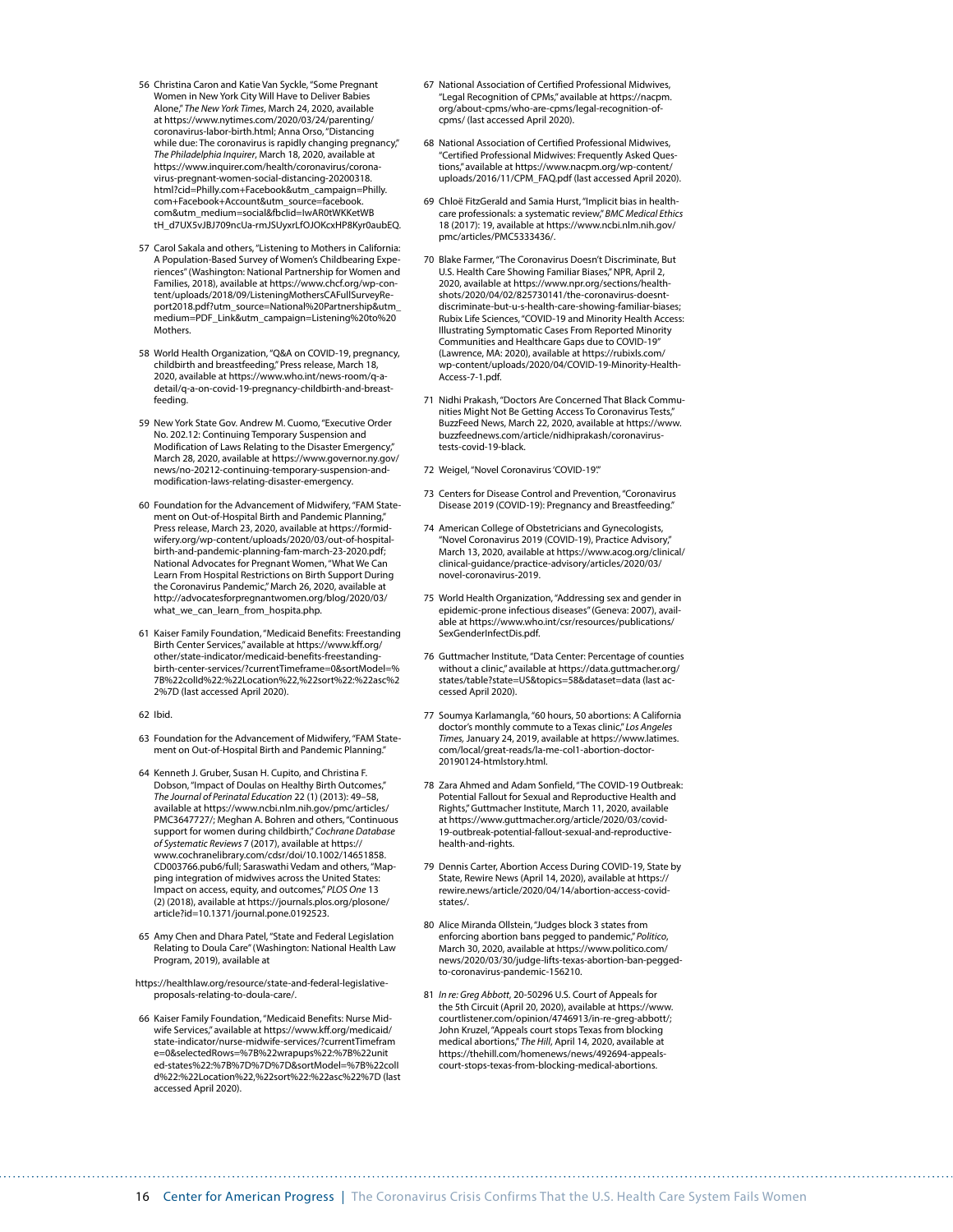- 82 American College of Obstetricians and Gynecologists and others, "Joint Statement on Abortion Access During COVID-19 Outbreak," March 18, 2020, available at [https://](https://www.acog.org/news/news-releases/2020/03/joint-statement-on-abortion-access-during-the-covid-19-outbreak) [www.acog.org/news/news-releases/2020/03/joint-state](https://www.acog.org/news/news-releases/2020/03/joint-statement-on-abortion-access-during-the-covid-19-outbreak)[ment-on-abortion-access-during-the-covid-19-outbreak](https://www.acog.org/news/news-releases/2020/03/joint-statement-on-abortion-access-during-the-covid-19-outbreak).
- 83 Kaiser Family Foundation, "Abortions Later in Pregnancy," December 5, 2019, available at [https://](https://www.kff.org/womens-health-policy/fact-sheet/abortions-later-in-pregnancy/?utm_campaign=KFF-2019-Womens-Health-Policy-WHP&utm_source=hs_email&utm_medium=email&utm_content=80320329&_hsenc=p2ANqtz-_luCNhPhZQQF11ZpAhRF1CVGDzOTwrhuXcrUZ_uFV4ua_7OJ2GdWps4Tzzna6EFX0XzAv_9VYAh6sFGJ5bW0mhhSSZ1w&_hsmi=80320329) [www.kff.org/womens-health-policy/fact-sheet/](https://www.kff.org/womens-health-policy/fact-sheet/abortions-later-in-pregnancy/?utm_campaign=KFF-2019-Womens-Health-Policy-WHP&utm_source=hs_email&utm_medium=email&utm_content=80320329&_hsenc=p2ANqtz-_luCNhPhZQQF11ZpAhRF1CVGDzOTwrhuXcrUZ_uFV4ua_7OJ2GdWps4Tzzna6EFX0XzAv_9VYAh6sFGJ5bW0mhhSSZ1w&_hsmi=80320329) [abortions-later-in-pregnancy/?utm\\_campaign=KFF-](https://www.kff.org/womens-health-policy/fact-sheet/abortions-later-in-pregnancy/?utm_campaign=KFF-2019-Womens-Health-Policy-WHP&utm_source=hs_email&utm_medium=email&utm_content=80320329&_hsenc=p2ANqtz-_luCNhPhZQQF11ZpAhRF1CVGDzOTwrhuXcrUZ_uFV4ua_7OJ2GdWps4Tzzna6EFX0XzAv_9VYAh6sFGJ5bW0mhhSSZ1w&_hsmi=80320329)[2019-Womens-Health-Policy-WHP&utm\\_source=hs\\_](https://www.kff.org/womens-health-policy/fact-sheet/abortions-later-in-pregnancy/?utm_campaign=KFF-2019-Womens-Health-Policy-WHP&utm_source=hs_email&utm_medium=email&utm_content=80320329&_hsenc=p2ANqtz-_luCNhPhZQQF11ZpAhRF1CVGDzOTwrhuXcrUZ_uFV4ua_7OJ2GdWps4Tzzna6EFX0XzAv_9VYAh6sFGJ5bW0mhhSSZ1w&_hsmi=80320329) [email&utm\\_medium=email&utm\\_content=80320329&\\_](https://www.kff.org/womens-health-policy/fact-sheet/abortions-later-in-pregnancy/?utm_campaign=KFF-2019-Womens-Health-Policy-WHP&utm_source=hs_email&utm_medium=email&utm_content=80320329&_hsenc=p2ANqtz-_luCNhPhZQQF11ZpAhRF1CVGDzOTwrhuXcrUZ_uFV4ua_7OJ2GdWps4Tzzna6EFX0XzAv_9VYAh6sFGJ5bW0mhhSSZ1w&_hsmi=80320329) [hsenc=p2ANqtz-\\_luCNhPhZQQF11ZpAhRF1CVGDzOT](https://www.kff.org/womens-health-policy/fact-sheet/abortions-later-in-pregnancy/?utm_campaign=KFF-2019-Womens-Health-Policy-WHP&utm_source=hs_email&utm_medium=email&utm_content=80320329&_hsenc=p2ANqtz-_luCNhPhZQQF11ZpAhRF1CVGDzOTwrhuXcrUZ_uFV4ua_7OJ2GdWps4Tzzna6EFX0XzAv_9VYAh6sFGJ5bW0mhhSSZ1w&_hsmi=80320329)[wrhuXcrUZ\\_uFV4ua\\_7OJ2GdWps4Tzzna6EFX0XzAv\\_9VYA](https://www.kff.org/womens-health-policy/fact-sheet/abortions-later-in-pregnancy/?utm_campaign=KFF-2019-Womens-Health-Policy-WHP&utm_source=hs_email&utm_medium=email&utm_content=80320329&_hsenc=p2ANqtz-_luCNhPhZQQF11ZpAhRF1CVGDzOTwrhuXcrUZ_uFV4ua_7OJ2GdWps4Tzzna6EFX0XzAv_9VYAh6sFGJ5bW0mhhSSZ1w&_hsmi=80320329) [h6sFGJ5bW0mhhSSZ1w&\\_hsmi=80320329.](https://www.kff.org/womens-health-policy/fact-sheet/abortions-later-in-pregnancy/?utm_campaign=KFF-2019-Womens-Health-Policy-WHP&utm_source=hs_email&utm_medium=email&utm_content=80320329&_hsenc=p2ANqtz-_luCNhPhZQQF11ZpAhRF1CVGDzOTwrhuXcrUZ_uFV4ua_7OJ2GdWps4Tzzna6EFX0XzAv_9VYAh6sFGJ5bW0mhhSSZ1w&_hsmi=80320329)
- 84 Yalda Safai, "Anxiety and depression likely to spike among Americans as coronavirus pandemic spreads," ABC News, March 23, 2020, available at [https://abcnews.go.com/](https://abcnews.go.com/Health/anxiety-depression-spike-americans-coronavirus-pandemic-spreads/story?id=69749677) [Health/anxiety-depression-spike-americans-coronavirus](https://abcnews.go.com/Health/anxiety-depression-spike-americans-coronavirus-pandemic-spreads/story?id=69749677)[pandemic-spreads/story?id=69749677](https://abcnews.go.com/Health/anxiety-depression-spike-americans-coronavirus-pandemic-spreads/story?id=69749677).
- 85 Advancing New Standards in Reproductive Health, "The mental health impact of receiving vs. being denied a wanted abortion" (Oakland, CA: 2018), available at [https://](https://www.ansirh.org/sites/default/files/publications/files/mental_health_issue_brief_7-24-2018.pdf) [www.ansirh.org/sites/default/files/publications/files/men](https://www.ansirh.org/sites/default/files/publications/files/mental_health_issue_brief_7-24-2018.pdf)[tal\\_health\\_issue\\_brief\\_7-24-2018.pdf.](https://www.ansirh.org/sites/default/files/publications/files/mental_health_issue_brief_7-24-2018.pdf)
- 86 *Planned Parenthood Center for Choice, et al. v. Greg Abbott, et al*., State Defendant's Response to Plaintiffs Motion for Temporary Restraining Order (March, 30, 2020), available at [https://www.texasattorneygeneral.gov/sites/default/](https://www.texasattorneygeneral.gov/sites/default/files/images/admin/2020/Press/20200330_28.2%20ExA-Resp%20TRO.pdf) [files/images/admin/2020/Press/20200330\\_28.2%20ExA-](https://www.texasattorneygeneral.gov/sites/default/files/images/admin/2020/Press/20200330_28.2%20ExA-Resp%20TRO.pdf)[Resp%20TRO.pdf](https://www.texasattorneygeneral.gov/sites/default/files/images/admin/2020/Press/20200330_28.2%20ExA-Resp%20TRO.pdf).
- 87 Rachel K. Jones, Elizabeth Witwer, and Jenna Jerman, "Abortion Incidence and Service Availability in the United States, 2017" (Washington: Guttmacher Institute, 2019), available at [https://www.guttmacher.org/report/abortion](https://www.guttmacher.org/report/abortion-incidence-service-availability-us-2017)[incidence-service-availability-us-2017.](https://www.guttmacher.org/report/abortion-incidence-service-availability-us-2017)
- 88 Ushma D. Upadhyay and others, "Abortion-related emergency department visits in the United States: An analysis of a national emergency department sample," *BMC Medicine* 16 (2018): 88, available at [https://www.ncbi.nlm.](https://www.ncbi.nlm.nih.gov/pmc/articles/PMC6000974/) [nih.gov/pmc/articles/PMC6000974/](https://www.ncbi.nlm.nih.gov/pmc/articles/PMC6000974/).
- 89 Dennis Carter, "Abortion Access During COVID-19, State by State," Rewire News, April 14, 2020, available at [https://re](https://rewire.news/article/2020/04/14/abortion-access-covid-states/)[wire.news/article/2020/04/14/abortion-access-covid-states/.](https://rewire.news/article/2020/04/14/abortion-access-covid-states/)
- 90 Guttmacher Institute, "Counseling and Waiting Periods for Abortion," April 1, 2020, available at [https://www.guttm](https://www.guttmacher.org/state-policy/explore/counseling-and-waiting-periods-abortion)[acher.org/state-policy/explore/counseling-and-waiting](https://www.guttmacher.org/state-policy/explore/counseling-and-waiting-periods-abortion)[periods-abortion.](https://www.guttmacher.org/state-policy/explore/counseling-and-waiting-periods-abortion)
- 91 Guttmacher Institute, "Waiting Periods For Abortion," January 2020, available at [https://www.guttmacher.org/](https://www.guttmacher.org/evidence-you-can-use/waiting-periods-abortion) [evidence-you-can-use/waiting-periods-abortion.](https://www.guttmacher.org/evidence-you-can-use/waiting-periods-abortion)
- 92 Guttmacher Institute, "State Bans on Abortion Throughout Pregnancy," April 1, 2020, available at [https://www.](https://www.guttmacher.org/state-policy/explore/state-policies-later-abortions) [guttmacher.org/state-policy/explore/state-policies-later](https://www.guttmacher.org/state-policy/explore/state-policies-later-abortions)[abortions.](https://www.guttmacher.org/state-policy/explore/state-policies-later-abortions)
- 93 Ravi, "How the U.S. Health Insurance System Excludes Abortion."
- 94 Kaiser Family Foundation, "Births Financed by Medicaid," available at [https://www.kff.org/medicaid/state-indicator/](https://www.kff.org/medicaid/state-indicator/births-financed-by-medicaid/?currentTimeframe=0&sortModel=%7B%22colId%22:%22Location%22,%22sort%22:%22asc%22%7D) [births-financed-by-medicaid/?currentTimeframe=0&sortM](https://www.kff.org/medicaid/state-indicator/births-financed-by-medicaid/?currentTimeframe=0&sortModel=%7B%22colId%22:%22Location%22,%22sort%22:%22asc%22%7D) [odel=%7B%22colId%22:%22Location%22,%22sort%22:%2](https://www.kff.org/medicaid/state-indicator/births-financed-by-medicaid/?currentTimeframe=0&sortModel=%7B%22colId%22:%22Location%22,%22sort%22:%22asc%22%7D) [2asc%22%7D](https://www.kff.org/medicaid/state-indicator/births-financed-by-medicaid/?currentTimeframe=0&sortModel=%7B%22colId%22:%22Location%22,%22sort%22:%22asc%22%7D) (last accessed April 2020).
- 95 Kaiser Family Foundation, "Medicaid's Role for Women," March 28, 2019, available at [https://www.kff.org/womens](https://www.kff.org/womens-health-policy/fact-sheet/medicaids-role-for-women/)[health-policy/fact-sheet/medicaids-role-for-women/.](https://www.kff.org/womens-health-policy/fact-sheet/medicaids-role-for-women/)
- 96 Kaiser Family Foundation, "Medicaid Enrollment by Race/ Ethnicity," available at [https://www.kff.org/medicaid/state](https://www.kff.org/medicaid/state-indicator/medicaid-enrollment-by-raceethnicity/?currentTimeframe=0&sortModel=%7B%22colId%22:%22Location%22,%22sort%22:%22asc%22%7D)[indicator/medicaid-enrollment-by-raceethnicity/?currentTi](https://www.kff.org/medicaid/state-indicator/medicaid-enrollment-by-raceethnicity/?currentTimeframe=0&sortModel=%7B%22colId%22:%22Location%22,%22sort%22:%22asc%22%7D) [meframe=0&sortModel=%7B%22colId%22:%22Location%](https://www.kff.org/medicaid/state-indicator/medicaid-enrollment-by-raceethnicity/?currentTimeframe=0&sortModel=%7B%22colId%22:%22Location%22,%22sort%22:%22asc%22%7D) [22,%22sort%22:%22asc%22%7D](https://www.kff.org/medicaid/state-indicator/medicaid-enrollment-by-raceethnicity/?currentTimeframe=0&sortModel=%7B%22colId%22:%22Location%22,%22sort%22:%22asc%22%7D) (last accessed April 2020).
- 97 Alina Salganicoff, Laurie Sobel, and Amrutha Ramaswamy, "The Hyde Amendment and Coverage for Abortion Services" (Washington: Kaiser Family Foundation, 2020), available at [https://www.kff.org/womens-health-policy/](https://www.kff.org/womens-health-policy/issue-brief/the-hyde-amendment-and-coverage-for-abortion-services/) [issue-brief/the-hyde-amendment-and-coverage-for](https://www.kff.org/womens-health-policy/issue-brief/the-hyde-amendment-and-coverage-for-abortion-services/)[abortion-services/](https://www.kff.org/womens-health-policy/issue-brief/the-hyde-amendment-and-coverage-for-abortion-services/).
- 98 CARES Act, S.3548, 116th Cong., 2nd sess. (March 19, 2020), available at [https://www.congress.gov/bill/116th](https://www.congress.gov/bill/116th-congress/senate-bill/3548/text)[congress/senate-bill/3548/text](https://www.congress.gov/bill/116th-congress/senate-bill/3548/text).
- 99 Cristina Marcos, "House Democrats call on Trump administration to lift restrictions on fetal tissue for coronavirus research," *The Hill,* April 6, 2020, available at [https://thehill.](https://thehill.com/homenews/house/491455-house-democrats-call-on-trump-administration-to-lift-restrictions-on-fetal) [com/homenews/house/491455-house-democrats-call-on](https://thehill.com/homenews/house/491455-house-democrats-call-on-trump-administration-to-lift-restrictions-on-fetal)[trump-administration-to-lift-restrictions-on-fetal.](https://thehill.com/homenews/house/491455-house-democrats-call-on-trump-administration-to-lift-restrictions-on-fetal)
- 100 Katelyn Burns, "Coronavirus treatment research is being held up by Trump's ban on the use of fetal tissue," Vox March 19, 2020, available at [https://www.vox.com/policy](https://www.vox.com/policy-and-politics/2020/3/19/21186743/coronavirus-treatment-research-delay-trump-fetal-tissue-ban)[and-politics/2020/3/19/21186743/coronavirus-treatment](https://www.vox.com/policy-and-politics/2020/3/19/21186743/coronavirus-treatment-research-delay-trump-fetal-tissue-ban)[research-delay-trump-fetal-tissue-ban.](https://www.vox.com/policy-and-politics/2020/3/19/21186743/coronavirus-treatment-research-delay-trump-fetal-tissue-ban)
- 101 Amy Goldstein, "Trump ban on fetal tissue research blocks coronavirus treatment effort," *The Washington Post*, March 18, 2020, available at [https://www.washingtonpost.com/](https://www.washingtonpost.com/health/trump-ban-on-fetal-tissue-research-blocks-coronavirus-treatment-effort/2020/03/18/ddd9f754-685c-11ea-abef-020f086a3fab_story.html) [health/trump-ban-on-fetal-tissue-research-blocks-corona](https://www.washingtonpost.com/health/trump-ban-on-fetal-tissue-research-blocks-coronavirus-treatment-effort/2020/03/18/ddd9f754-685c-11ea-abef-020f086a3fab_story.html)[virus-treatment-effort/2020/03/18/ddd9f754-685c-11ea](https://www.washingtonpost.com/health/trump-ban-on-fetal-tissue-research-blocks-coronavirus-treatment-effort/2020/03/18/ddd9f754-685c-11ea-abef-020f086a3fab_story.html)[abef-020f086a3fab\\_story.html.](https://www.washingtonpost.com/health/trump-ban-on-fetal-tissue-research-blocks-coronavirus-treatment-effort/2020/03/18/ddd9f754-685c-11ea-abef-020f086a3fab_story.html)
- 102 U.S. Department of Health and Human Services, "42 CFR Part 59: Compliance With Statutory Program Integrity Requirements," *Federal Register* 84 (42) (2019): 7714–7791, available at [https://www.govinfo.gov/content/pkg/FR-](https://www.govinfo.gov/content/pkg/FR-2019-03-04/pdf/2019-03461.pdf)[2019-03-04/pdf/2019-03461.pdf.](https://www.govinfo.gov/content/pkg/FR-2019-03-04/pdf/2019-03461.pdf)
- 103 Ruth Dawson, "Trump Administration's Domestic Gag Rule Has Slashed the Title X Network's Capacity by Half," Guttmacher Institute, February 2020, available at [https://www.](https://www.guttmacher.org/article/2020/02/trump-administrations-domestic-gag-rule-has-slashed-title-x-networks-capacity-half) [guttmacher.org/article/2020/02/trump-administrations-do](https://www.guttmacher.org/article/2020/02/trump-administrations-domestic-gag-rule-has-slashed-title-x-networks-capacity-half)[mestic-gag-rule-has-slashed-title-x-networks-capacity-half](https://www.guttmacher.org/article/2020/02/trump-administrations-domestic-gag-rule-has-slashed-title-x-networks-capacity-half).
- 104 Christina I. Fowler and others, "Title X Family Planning Annual Report: 2018 National Summary" (Research Triangle Park, NC: RTI International, 2019), available at [https://www.](https://www.hhs.gov/opa/sites/default/files/title-x-fpar-2018-national-summary.pdf) [hhs.gov/opa/sites/default/files/title-x-fpar-2018-national](https://www.hhs.gov/opa/sites/default/files/title-x-fpar-2018-national-summary.pdf)[summary.pdf.](https://www.hhs.gov/opa/sites/default/files/title-x-fpar-2018-national-summary.pdf)

#### 105 Ibid.

106 Planned Parenthood Federation of America, "Women and OB/GYN Providers" (New York: 2013), available at [https://](https://www.plannedparenthood.org/files/4914/0656/5723/PPFA_OBGYN_Report.FINAL.pdf) [www.plannedparenthood.org/files/4914/0656/5723/](https://www.plannedparenthood.org/files/4914/0656/5723/PPFA_OBGYN_Report.FINAL.pdf) [PPFA\\_OBGYN\\_Report.FINAL.pdf](https://www.plannedparenthood.org/files/4914/0656/5723/PPFA_OBGYN_Report.FINAL.pdf).

107 Ibid.

- 108 Rachel Benson Gold, "The Role of Family Planning Providers as Gateways To Health Coverage and Care," *Guttmacher Policy Review* 14 (2) (2011), available at [https://www.gutt](https://www.guttmacher.org/gpr/2011/06/role-family-planning-centers-gateways-health-coverage-and-care)[macher.org/gpr/2011/06/role-family-planning-centers](https://www.guttmacher.org/gpr/2011/06/role-family-planning-centers-gateways-health-coverage-and-care)[gateways-health-coverage-and-care.](https://www.guttmacher.org/gpr/2011/06/role-family-planning-centers-gateways-health-coverage-and-care)
- 109 CARES Act, S.3548, 116th Cong., 2nd sess. (March 19, 2020).
- 110 Ibid.
- 111 U.S. Food and Drug Administration, "Mifeprex (mifepristone) Information," available at [https://www.fda.gov/](https://www.fda.gov/drugs/postmarket-drug-safety-information-patients-and-providers/mifeprex-mifepristone-information) [drugs/postmarket-drug-safety-information-patients](https://www.fda.gov/drugs/postmarket-drug-safety-information-patients-and-providers/mifeprex-mifepristone-information)[and-providers/mifeprex-mifepristone-information](https://www.fda.gov/drugs/postmarket-drug-safety-information-patients-and-providers/mifeprex-mifepristone-information) (last accessed April 2020).
- 112 Jane E. Henney and Helene D. Gayle, "Time to Reevaluate U.S. Mifepristone Restrictions," *New England Journal of Medicine* 2019 (381): 597–598, available at [https://www.](https://www.nejm.org/doi/full/10.1056/NEJMp1908305) [nejm.org/doi/full/10.1056/NEJMp1908305](https://www.nejm.org/doi/full/10.1056/NEJMp1908305).
- 113 Aamna Mohdin, "Relaxation of UK abortion rules welcomed by experts," *The Guardian*, March 30, 2020, available at [https://www.theguardian.com/world/2020/mar/30/](https://www.theguardian.com/world/2020/mar/30/relaxation-of-uk-abortion-rules-welcomed-by-experts-coronavirus) [relaxation-of-uk-abortion-rules-welcomed-by-experts](https://www.theguardian.com/world/2020/mar/30/relaxation-of-uk-abortion-rules-welcomed-by-experts-coronavirus)[coronavirus.](https://www.theguardian.com/world/2020/mar/30/relaxation-of-uk-abortion-rules-welcomed-by-experts-coronavirus)
- 114 U.S. Department of Health and Human Services Office of Inspector General, "Hospital Experiences Responding to the COVID-19 Pandemic: Results of a National Pulse Survey March 23-27, 2020" (Washington: 2020), available at [https://](https://oig.hhs.gov/oei/reports/oei-06-20-00300.pdf) [oig.hhs.gov/oei/reports/oei-06-20-00300.pdf](https://oig.hhs.gov/oei/reports/oei-06-20-00300.pdf); Mahshid Abir, Christina Cutter, and Christopher Nelson, "COVID-19: A Stress Test for A U.S. Health Care System Already Under Stress," *Health Affairs*, March 11, 2020, available at [https://](https://www.healthaffairs.org/do/10.1377/hblog20200310.530622/full/) [www.healthaffairs.org/do/10.1377/hblog20200310.530622/](https://www.healthaffairs.org/do/10.1377/hblog20200310.530622/full/) [full/](https://www.healthaffairs.org/do/10.1377/hblog20200310.530622/full/); Lauren Weber, "COVID-19 threatens rural hospitals already stretched to breaking point," Modern Healthcare, March 23, 2020, available at [https://www.modernhealth](https://www.modernhealthcare.com/providers/covid-19-threatens-rural-hospitals-already-stretched-breaking-point)[care.com/providers/covid-19-threatens-rural-hospitals](https://www.modernhealthcare.com/providers/covid-19-threatens-rural-hospitals-already-stretched-breaking-point)[already-stretched-breaking-point.](https://www.modernhealthcare.com/providers/covid-19-threatens-rural-hospitals-already-stretched-breaking-point)